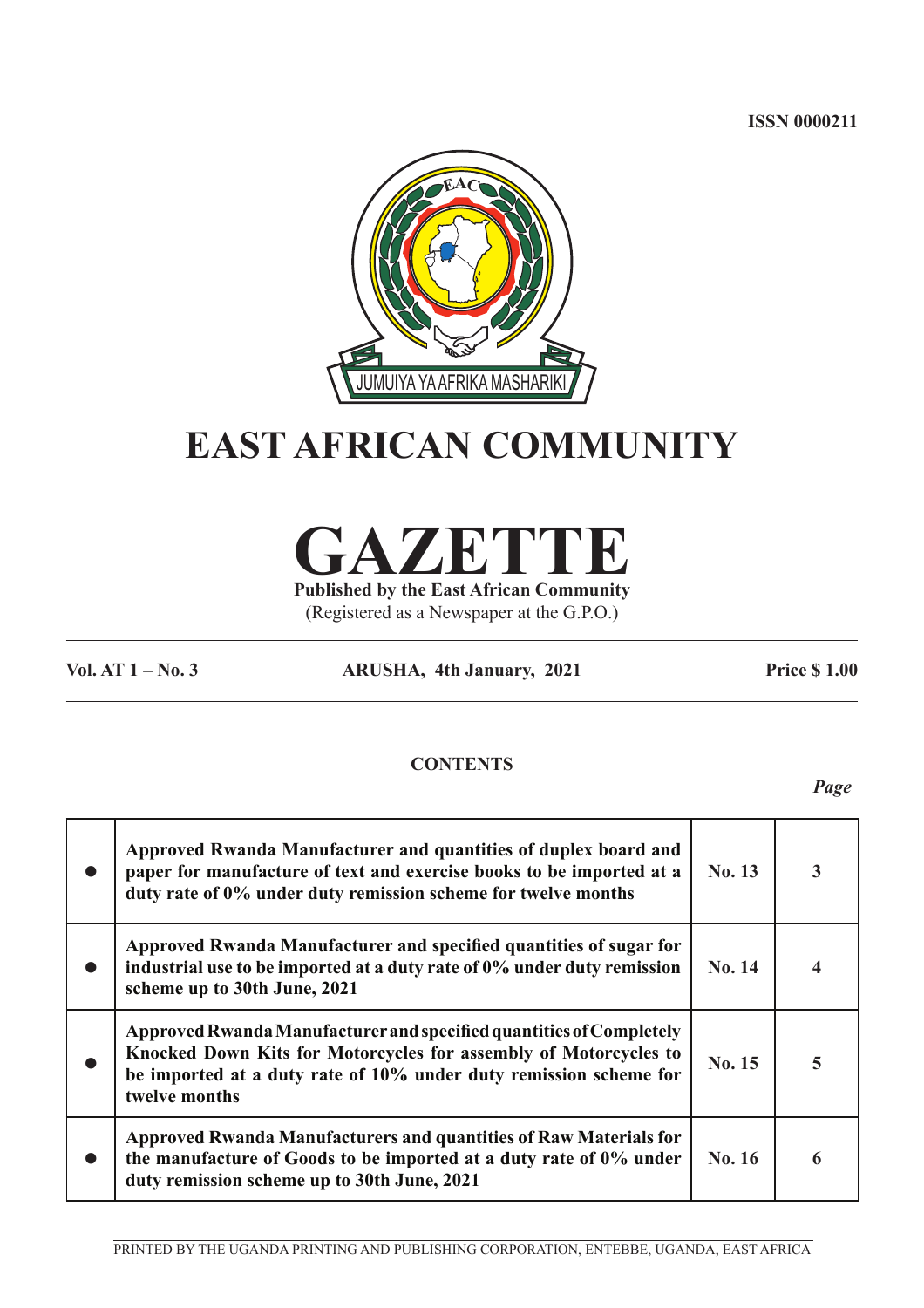| Approved Rwanda Manufacturers and quantities of inputs for the<br>manufacture of textile (Garments) to be imported at a duty rate of 0%<br>under the duty remission scheme up to 30th June, 2021                                 | No. 17        | 14 |
|----------------------------------------------------------------------------------------------------------------------------------------------------------------------------------------------------------------------------------|---------------|----|
| Approved Rwanda Manufacturers and quantities of inputs for the<br>manufacture of Baby Diapers and Sanitary Pads to be imported at a<br>duty rate of 0% under the duty remission scheme for twelve months                         | No. 18        | 25 |
| Approved Rwanda Manufacturers and quantities of Acrylic Polymer<br>for the manufacture of goods to be imported at a duty rate of 0% under<br>the duty remission scheme for twelve months                                         | No. 19        | 26 |
| Approved Tanzania Manufacturers and specified quantities of Sugar<br>for Industrial Use to be imported at a duty rate of 10% under duty<br>remission scheme for twelve months                                                    | <b>No. 20</b> | 27 |
| Approved Tanzania Manufacturers and specified quantities of<br>Completely Knocked Down Kits for Motorcycles for assembly of<br>Motorcycles to be imported at a duty rate of 10% under duty remission<br>scheme for twelve months | <b>No. 21</b> | 28 |
| Approved Tanzania Manufacturers and quantities of inputs for the<br>manufacture of Baby Diapers and Sanitary Pads to be imported at a<br>duty rate of 0% under the duty remission scheme for twelve months                       | No. 22        | 29 |
| Approved Tanzania Manufacturer and specified quantities of Glucose<br>Syrup to be imported at a duty rate of 0% under duty remission scheme<br>for twelve months                                                                 | No. 23        | 30 |
| <b>Approved Tanzania Manufacturers and quantities of raw materials for</b><br>the manufacture of Fishing Nets and Fishing Ropes to be imported at<br>a duty rate of 0% under the duty remission scheme for twelve months         | No. 24        | 31 |
| Approved Tanzania Manufacturer and quantities of raw materials for<br>the manufacture of Re-treaded Tyres to be imported at a duty rate of<br>0% under the duty remission scheme for twelve months                               | No. 25        | 32 |
|                                                                                                                                                                                                                                  |               |    |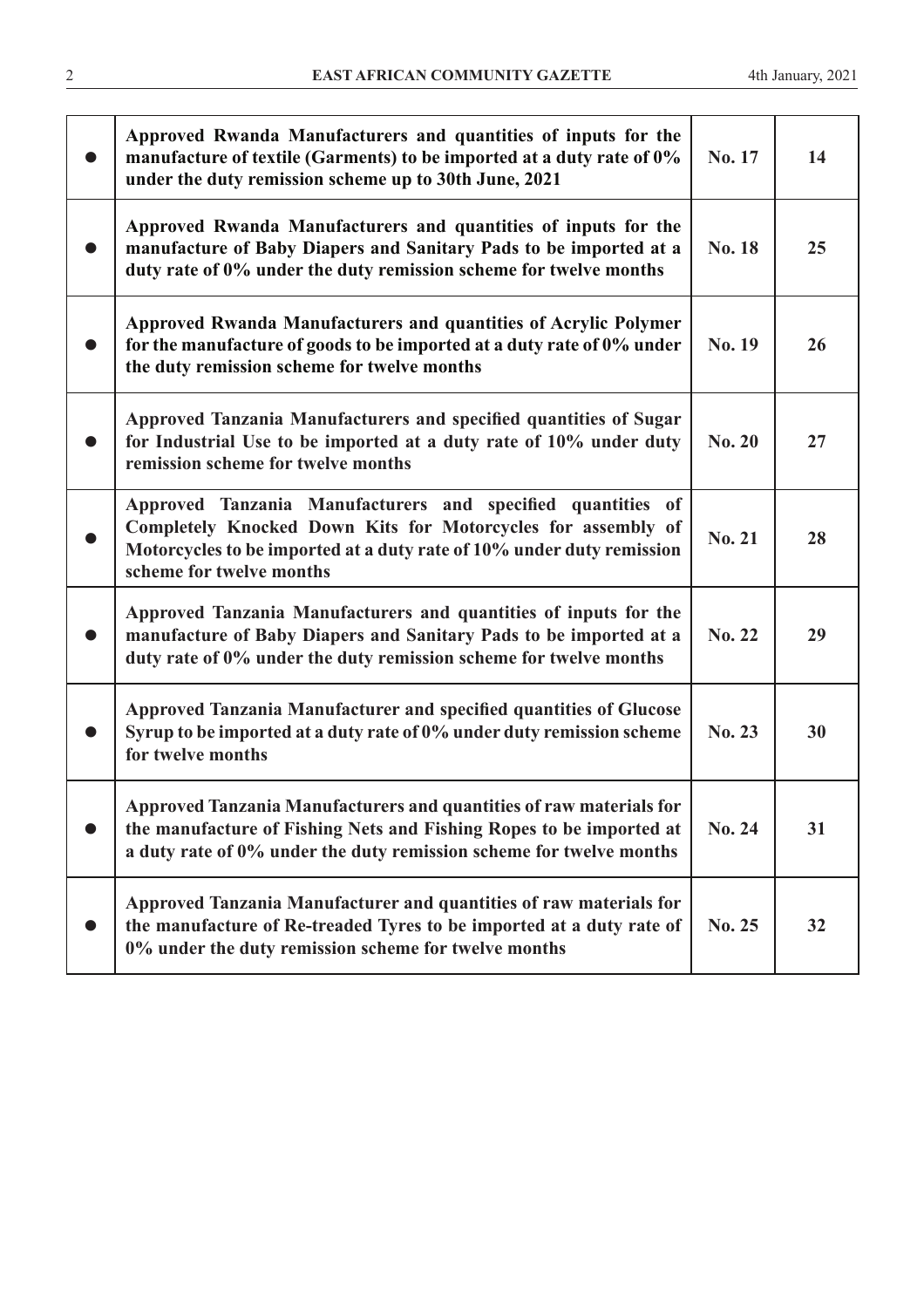Legal Notice No.EAC/13/2021.

#### **THE EAST AFRICAN COMMUNITY CUSTOMS MANAGEMENT ACT 2004**

#### **LEGAL NOTICE**

IN EXERCISE of the powers conferred upon the Council of Ministers by section 140 of the East African Community Customs Management Act 2004, the Council of Ministers has approved the following manufacturer to import the specifed quantities of duplex board and paper for the manufacture of exercise and text books under the Duty Remission Scheme.

#### **APPROVED RWANDA MANUFACTURER AND QUANTITIES OF DUPLEX BOARD AND PAPER FOR THE MANUFACTURE OF EXERCISE AND TEXT BOOKS TO BE IMPORTED AT A DUTY RATE OF 0% FOR TWELVE MONTHS**

| S/N | Company<br><b>Name</b>             | <b>Tariff No</b> | <b>Description</b>                                                     | <b>Quantity Allocated</b><br>in Metric Tons (MT) | <b>Finished Product</b>                                       |
|-----|------------------------------------|------------------|------------------------------------------------------------------------|--------------------------------------------------|---------------------------------------------------------------|
|     | <b>IMPRISCO</b><br><b>PLUS LTD</b> | 4802.57.00       | Other paper, weighing 40 $g/m$ or<br>more but not more than $150$ g/m2 | 1,025                                            |                                                               |
|     |                                    | 4802.58.00       | Other paper weighing more than 150<br>$g/m$ , printing, writing or     | 1,025                                            |                                                               |
|     |                                    | 4804.39.00       | Kraft paper (excl. unbleached),<br>weighing $\leq 150$ g/m2            | 100                                              | Exercise books,<br>School diary, Regis-<br>ters, Book binding |
|     |                                    | 4810.13.00       | Paper and paperboard in rolls                                          | 500                                              |                                                               |
|     |                                    | 4810.19.00       | Other paper and paperboard                                             | 25                                               |                                                               |

**HON. DR. VINCENT BIRUTA**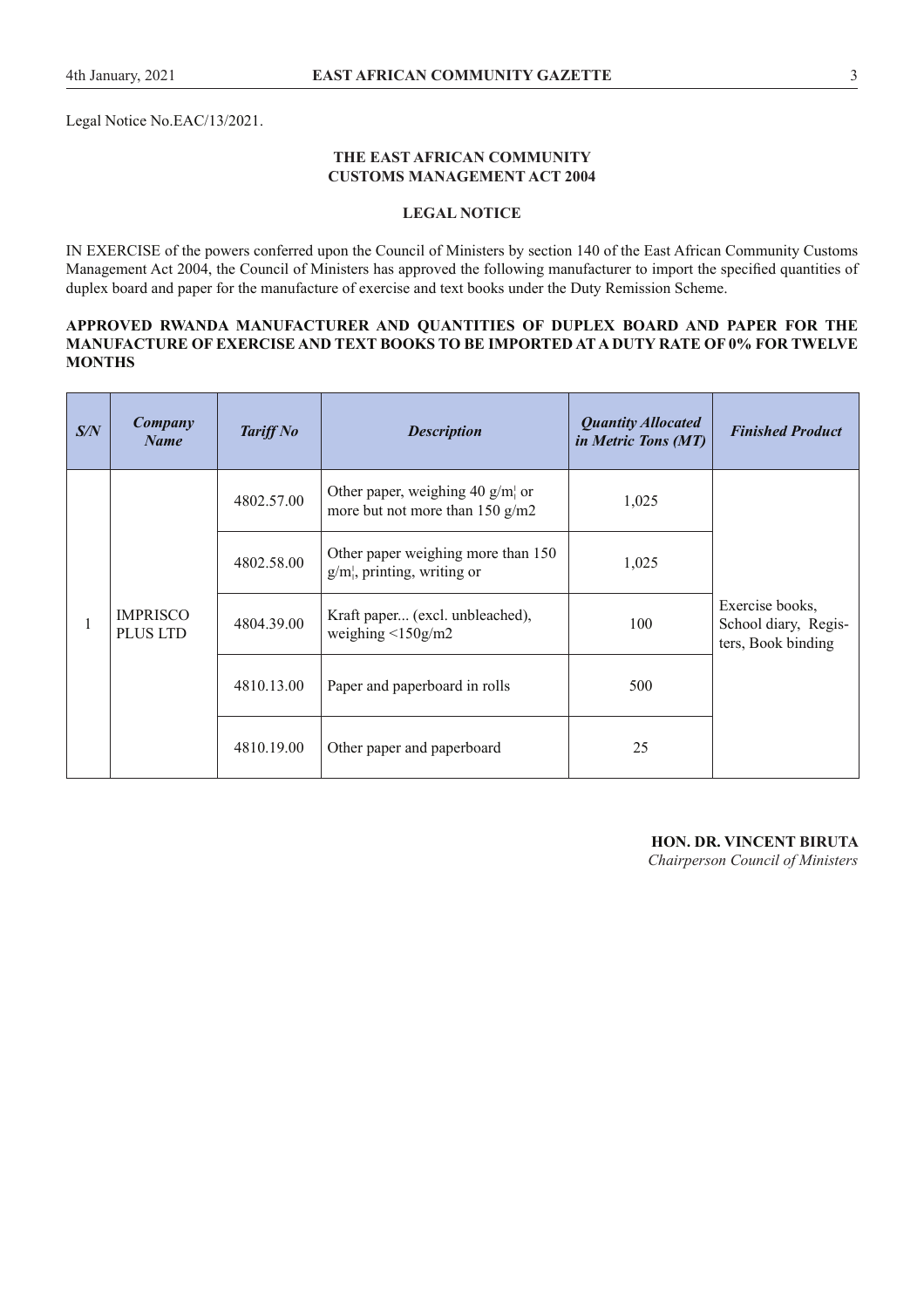Legal Notice No.EAC/14/2021.

#### **THE EAST AFRICAN COMMUNITY CUSTOMS MANAGEMENT ACT 2004**

#### **LEGAL NOTICE**

IN EXERCISE of the powers conferred upon the Council of Ministers by section 140 of the East African Community Customs Management Act 2004, the Council of Ministers has approved the following Manufacturer to import specifed quantities of sugar for industrial use under the Duty Remission Scheme.

#### **APPROVED RWANDA MANUFACTURER AND QUANTITIES OF SUGAR FOR INDUSTRIAL USE TO BE IMPORTED AT A DUTY RATE OF 0% UP TO 30TH JUNE 2021**

| S/N | <b>Company Name</b>                            | Tariff No  | <b>Description</b>       | <b>Quantity</b><br><b>Allocated in</b><br><b>Metric Tons</b><br>(MT) | <b>Finished Product</b> |
|-----|------------------------------------------------|------------|--------------------------|----------------------------------------------------------------------|-------------------------|
|     | <b>MASTER</b><br>HEALTH  <br><b>RWANDA Ltd</b> | 1701.99.10 | Sugar for industrial use | 25                                                                   | Juices                  |

**The sale of the above fnished products shall be subject to the following condition:**

**In the event that such goods are sold in the Customs Territory (EAC), such goods shall attract duties, levies and other charges provided in the EAC Common External Tariff.** 

> **HON. DR. VINCENT BIRUTA** *Chairperson Council of Ministers*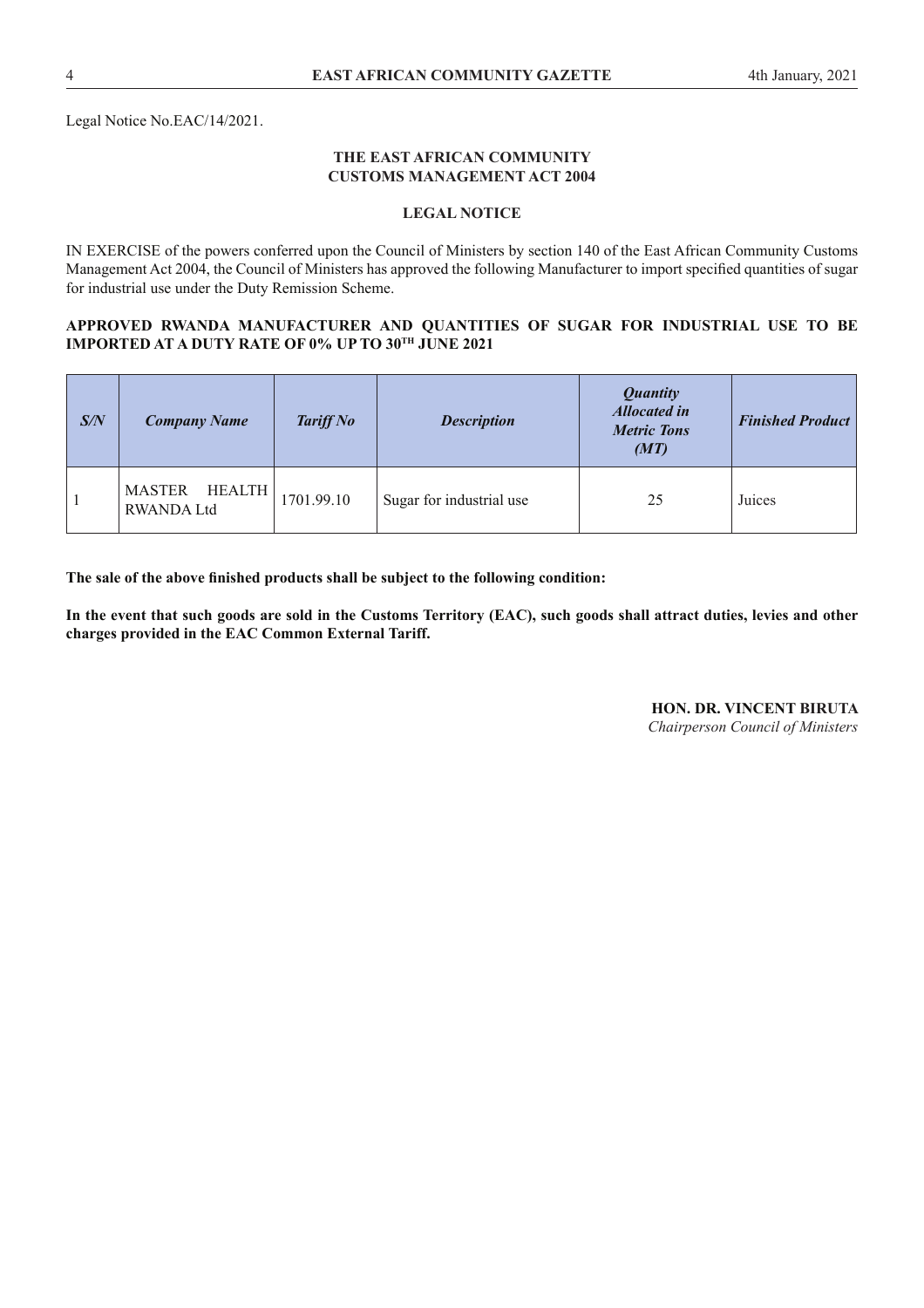Legal Notice No.EAC/15/2021.

#### **THE EAST AFRICAN COMMUNITY CUSTOMS MANAGEMENT ACT 2004**

#### **LEGAL NOTICE**

IN EXERCISE of the powers conferred upon the Council of Ministers by section 140 of the East African Community Customs Management Act 2004, the Council of Ministers has approved the following Manufacturer to import specifed quantities of Completely Knocked Down Kits for Motorcycles for assembly of Motorcycles under the Duty Remission Scheme.

#### **APPROVED RWANDA MANUFACTURER AND QUANTITIES OF COMPLETELY KNOCKED DOWN KITS FOR MOTORCYCLES FOR ASSEMBLY OF MOTORCYCLES TO BE IMPORTED AT A DUTY RATE OF 10% FOR TWELVE MONTHS**

| S/N | <b>Company Name</b>                         | <b>Tariff No</b> | <b>Description</b>                                     | <b>Quantity Allocated</b><br>in Units | <b>Finished Product</b> |
|-----|---------------------------------------------|------------------|--------------------------------------------------------|---------------------------------------|-------------------------|
|     | <b>HAOJUE MOTOR EAST</b><br>AFRICA CO., LTD | 8711.20.90       | Completely<br>Knocked Down<br>Kits for Motor<br>Cycles | 364                                   | Motorcycles             |

#### **HON. DR. VINCENT BIRUTA**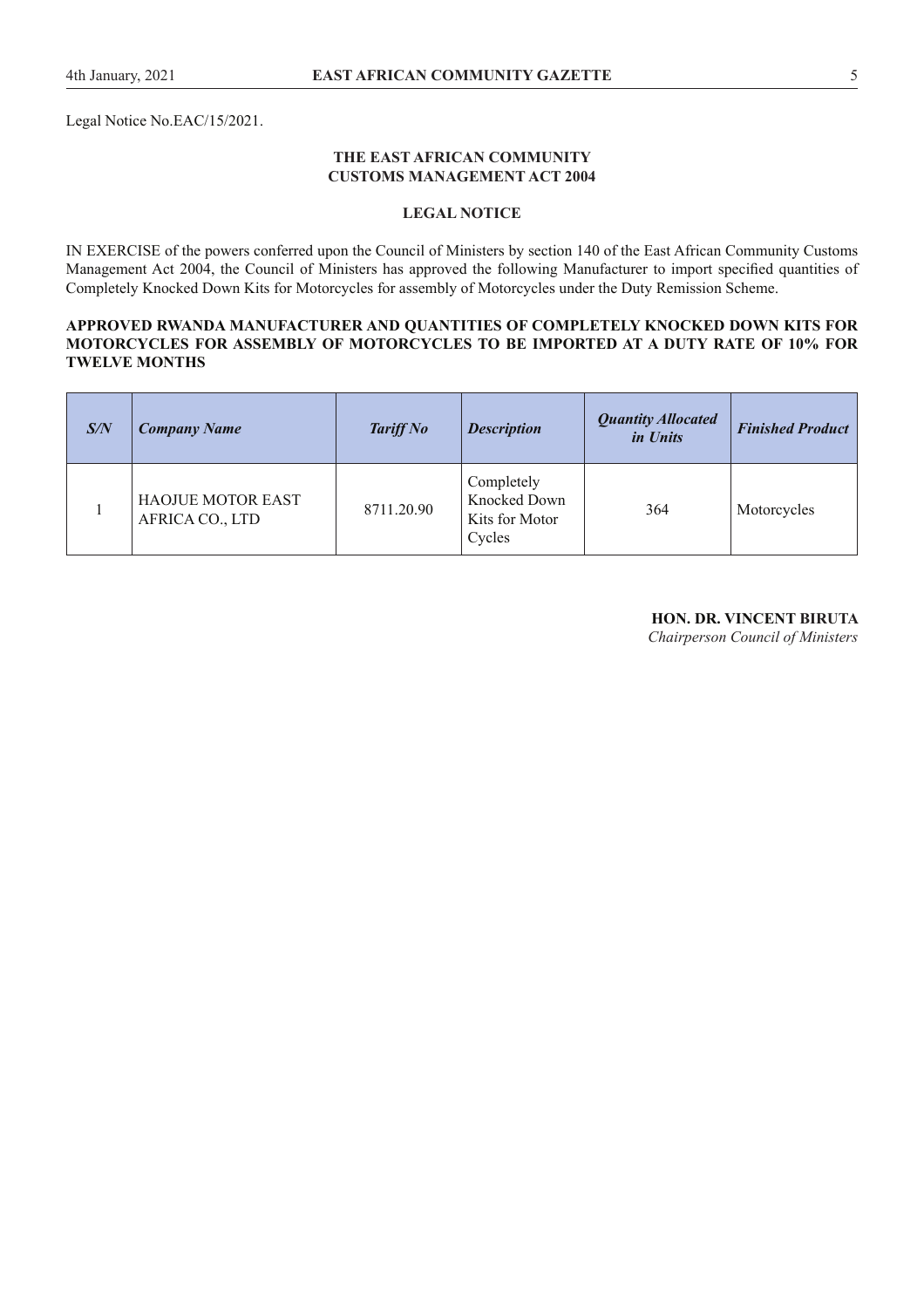#### **THE EAST AFRICAN COMMUNITY CUSTOMS MANAGEMENT ACT 2004**

## **LEGAL NOTICE**

IN EXERCISE of the powers conferred upon the Council of Ministers by section 140 of the East African Community Customs Management Act 2004, the Council of Ministers has approved the following manufacturers to import specifed quantities of raw materials for manufacture of goods at a duty rate of 0% under the Duty Remission Scheme.

## **APPROVED RWANDA MANUFACTURERS AND QUANTITIES OF RAW MATERIALS FOR THE MANUFACTURE OF GOODS TO BE IMPORTED AT A DUTY RATE OF 0% UP TO 30TH JUNE 2021**

| S/N            | <b>Company Name</b>                                       | <b>Tariff No</b> | <b>Description</b>                                                                              | <b>Quantity</b><br><b>Allocated in</b><br><b>Metric Tons</b><br>(MT) | <b>Finished Product</b>             |
|----------------|-----------------------------------------------------------|------------------|-------------------------------------------------------------------------------------------------|----------------------------------------------------------------------|-------------------------------------|
|                |                                                           | 7209.16.00       | Flat/cold-rolled iron/steel, in coils, width<br>$>600$ mm, $>1$ mm                              | 800                                                                  | Tubes, MS plate,<br>gutter, louvers |
|                |                                                           | 7210.30.00       | Flat-rolled iron/steel, width >600mm electro-<br>lytically plated                               | 400                                                                  | Roofing sheets                      |
|                |                                                           | 7210.49.00       | Flat-rolled iron/steel, width >600mm, other-<br>wise plated                                     | 700                                                                  | Roofing sheets                      |
| 1              | <b>OBOR TECHNOL-</b><br>OGY (Rwanda) Ltd                  | 7210.61.00       | Rolled iron / steel, width>600mm, plated or<br>coated with                                      | 600                                                                  | Tubes, MS plate                     |
|                |                                                           | 7210.70.00       | Rolled iron/steel, width>600mm painted, Van-<br>ished or coated                                 | 500                                                                  | Roofing sheets                      |
|                |                                                           | 7217.10.00       | Wire of iron or non-alloy steel not plated or<br>coated, whether or                             | 400                                                                  | <b>Nails</b>                        |
|                |                                                           | 7217.90.00       | - other wire of iron or non-alloy steel                                                         | 400                                                                  |                                     |
| $\overline{2}$ | MUTARA MAN-<br><b>UFACTURERS</b><br><b>INDUSTRIES LTD</b> | 4802.55.00       | Other paper weighing 40 $g/m$ or more but not<br>more than 150 $g/m_l$ , in rolls,              | 150                                                                  | Paper sheets                        |
| 3              | WOLFRAM MIN-<br>ING AND PRO-<br><b>CESSING LTD</b>        | 3603.00.00       | Safety fuses; detonating fuses; percussion or<br>detonating caps; Igniters; electric detonators | 66.48                                                                | Minerals process-<br>ing            |
|                |                                                           | 2207.20.00       | Denatured ethyl alcohol (extra neutral spirit)                                                  | 2,000,000 L                                                          | Gin, whisky                         |
|                |                                                           | 3302.10.00       | Food flavors                                                                                    | 40                                                                   | Gin, whisky                         |
| 4              | NOPA COMPANY                                              | 3919.10.00       | Self-adhesive printed tapes                                                                     | 205                                                                  |                                     |
|                | <b>LTD</b>                                                | 4821.10.90       | Other printed labels                                                                            | $8\,$                                                                | Packaging mate-                     |
|                |                                                           | 7010.90.00       | Glass bottles                                                                                   | 210                                                                  | rials                               |
|                |                                                           | 8309.10.00       | Crown corks                                                                                     | 12                                                                   |                                     |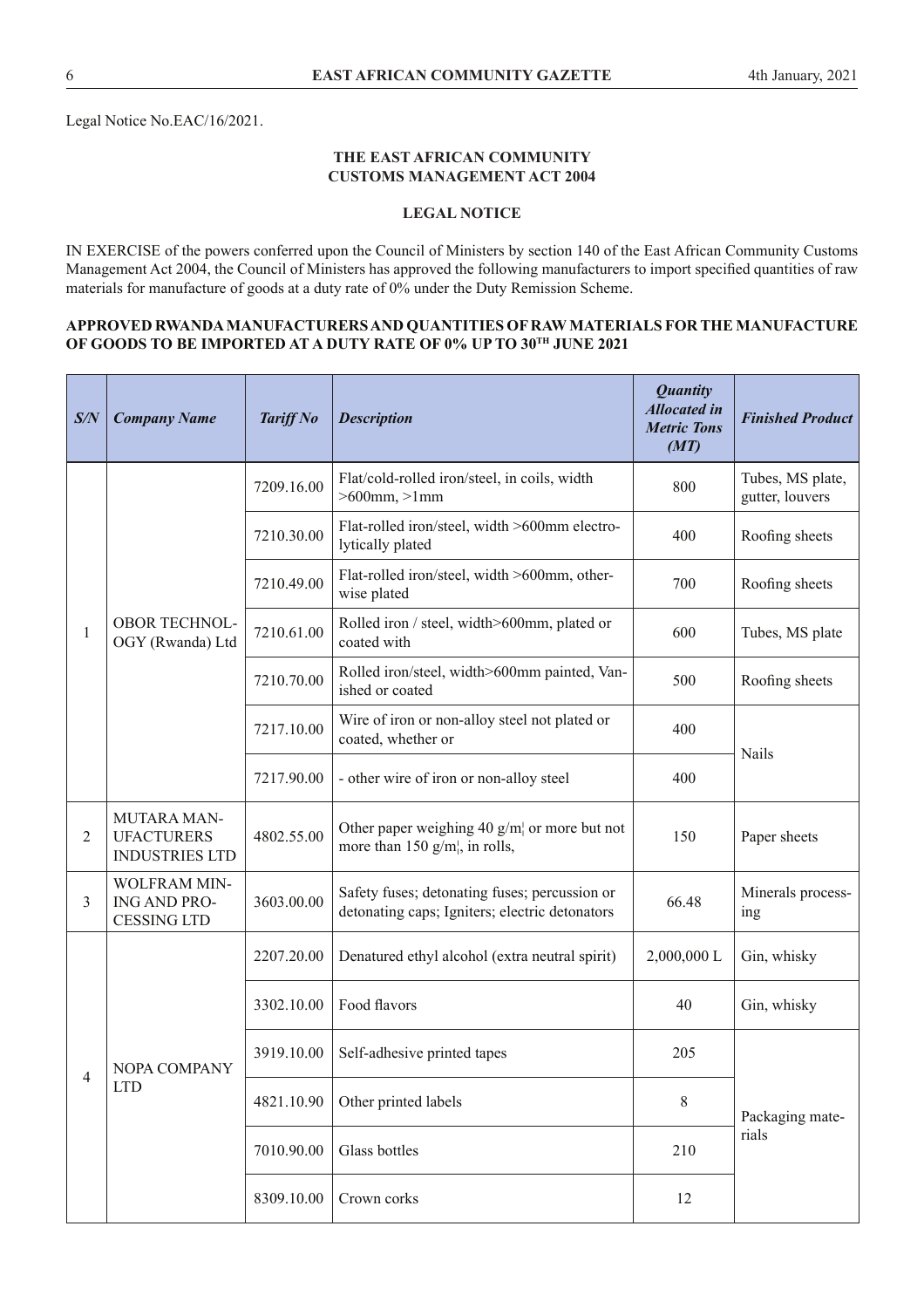| S/N | <b>Company Name</b>                                              | <b>Tariff No</b> | <b>Description</b>                                                                       | <b>Quantity</b><br><b>Allocated</b> in<br><b>Metric Tons</b><br>(MT) | <b>Finished Product</b>  |
|-----|------------------------------------------------------------------|------------------|------------------------------------------------------------------------------------------|----------------------------------------------------------------------|--------------------------|
|     |                                                                  | 3923.90.90       | Other articles for the conveyance or packing<br>of goods, of plastics                    | 300                                                                  |                          |
|     |                                                                  | 7606.11.00       | Rectangular (incl. square) plates of alumini-<br>um, not alloyed > 0.2mm                 | 300                                                                  |                          |
| 5   | <b>V-PLUS PACKAG-</b><br><b>ING INDUSTRIES</b><br><b>LIMITED</b> | 7606.12.00       | Of aluminium alloys                                                                      | 300                                                                  | Cartons                  |
|     |                                                                  | 7606.91.00       | Plates (excl. rectangular) of aluminium, not<br>alloyed, >0.2mm thick                    | 300                                                                  |                          |
|     |                                                                  | 7606.92.00       | Plates (excl. rectangular) of aluminium<br>alloys, $>0.2$ mm thick                       | 300                                                                  |                          |
|     |                                                                  | 2207.20.00       | Ethyl alcohol and other spirits, denatured, of<br>any strength                           | 780,000L                                                             |                          |
|     | <b>RUGALI</b><br>AGRO-PROCESS-                                   | 3302.10.00       | Mixtures of odoriferous substances and Mix-<br>tures of a kind used in the food or drink | 0.5                                                                  | Liqueurs and             |
| 6   | ING COOPERA-<br><b>TIVE</b>                                      | 7010.90.00       | Other (Carboys, bottles, flasks, jars, pots,<br>phials and other container)              | 39.6                                                                 | wine                     |
|     |                                                                  | 8309.10.00       | Crown Corks of base metal                                                                | 0.72                                                                 |                          |
| 7   | ETRADERWAN-<br><b>DALTD</b>                                      | 2106.90.99       | Other food preparations nes (food colours)                                               | 2.5                                                                  | Foods products           |
| 8   | <b>MOVANA BABY</b><br><b>JELLY</b>                               | 3402.90.00       | Other washing preparations                                                               | 50                                                                   | Soaps and Cos-<br>metics |
|     |                                                                  | 1806.20.00       | Other preparations in blocks, slabs or bars<br>weighing more than 2                      | 25                                                                   |                          |
|     |                                                                  | 2103.90.00       | Other sauces, mixed condiments and season-<br>ing nes                                    | 140                                                                  |                          |
|     | <b>VIBRANT FOODS</b>                                             | 3302.10.00       | Mixtures of odoriferous substances and Mix-<br>tures of a kind used in the food or drink | 12                                                                   |                          |
| 9   | <b>LTD</b>                                                       | 3923.29.00       | Sacks and bags (including cones) of other<br>plastics                                    | 100                                                                  | Foods products           |
|     |                                                                  | 3926.90.90       | Other articles of plastics and articles of other<br>materials                            | 25                                                                   |                          |
|     |                                                                  | 7607.11.00       | Aluminium foil, <0.2mm thick, not backed,<br>rolled                                      | 250                                                                  |                          |
|     |                                                                  | 3919.90.90       | Other self-adhesive plates of plastic                                                    | $\mathbf{1}$                                                         |                          |
|     | RWANDA FARM-                                                     | 3923.29.00       | Sacks and bags (including cones) of other<br>plastics                                    | 3.5                                                                  | Packaging mate-          |
| 10  | <b>ERS COFFEE</b><br><b>COMPANY LTD</b>                          | 4819.30.00       | - Sacks and bags, having a base of a width of<br>40 cm or more                           | 4.5                                                                  | rials of coffee          |
|     |                                                                  | 7010.90.00       | - other (Carboys, bottles, flasks, jars, pots,<br>phials and other container)            | 20                                                                   |                          |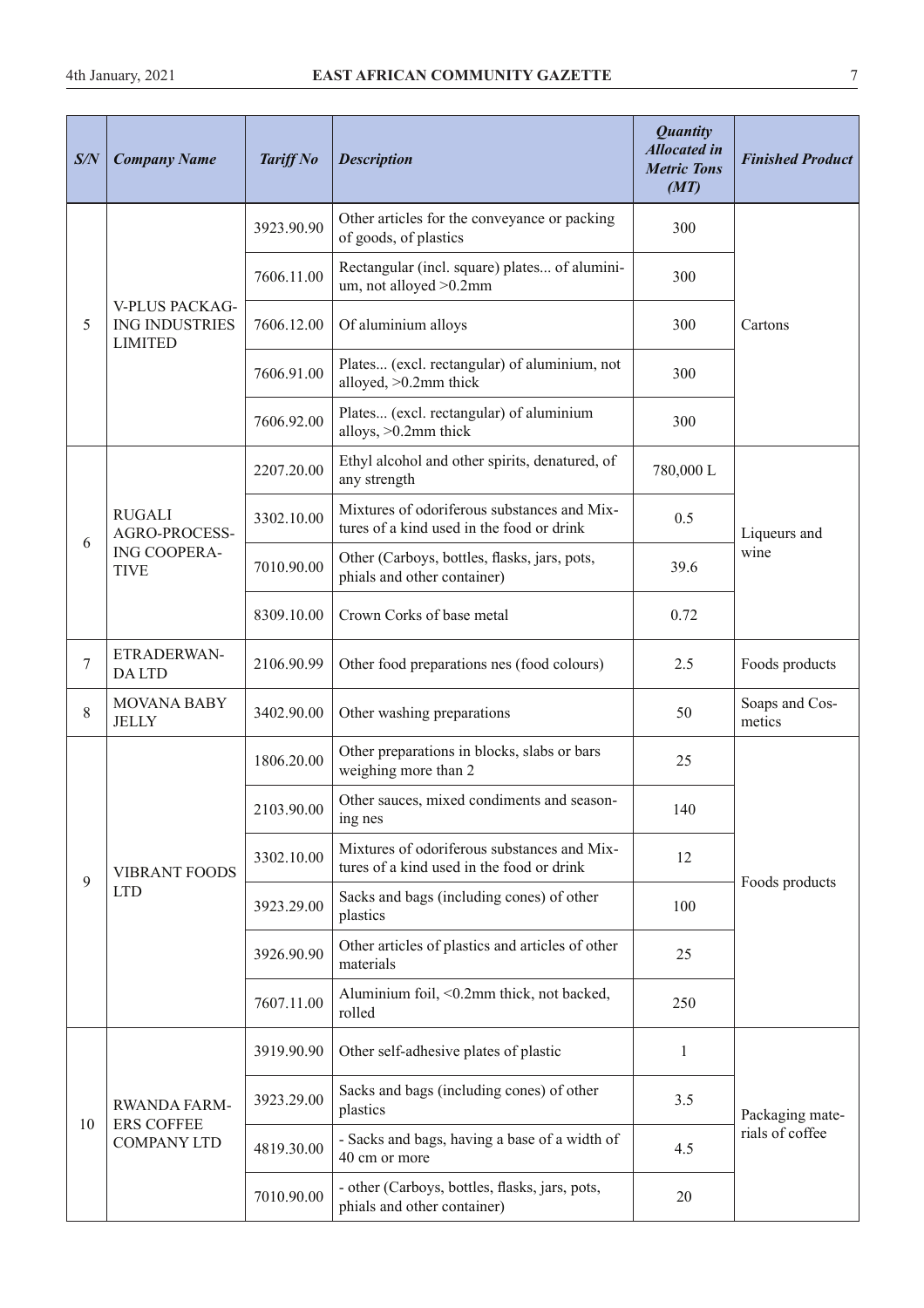| S/N | <b>Company Name</b>                            | <b>Tariff No</b> | <b>Description</b>                                                                   | <b>Quantity</b><br><b>Allocated</b> in<br><b>Metric Tons</b><br>(MT) | <b>Finished Product</b>                               |
|-----|------------------------------------------------|------------------|--------------------------------------------------------------------------------------|----------------------------------------------------------------------|-------------------------------------------------------|
|     |                                                | 7607.19.90       | --- Other aluminium foil, <0.2mm thick, not<br>backed(excl .unprinted)               | $\mathbf{1}$                                                         |                                                       |
|     |                                                | 7607.20.90       | --- Other aluminium foil <0.2mm thick,<br>backed                                     | $\overline{c}$                                                       |                                                       |
|     |                                                | 2009.19.00       | Concentrated orange juice                                                            | 10                                                                   |                                                       |
|     |                                                | 2009.79.00       | Concentrated apple juice                                                             | 10                                                                   |                                                       |
|     |                                                | 2009.89.00       | Other concentrated juices (mango, litchi                                             | 20                                                                   |                                                       |
|     |                                                | 2106.90.20       | Preparations of a kind used in manufacturing<br>of beverages (sweetener, stabilizer) | 100                                                                  |                                                       |
|     |                                                | 3302.10.00       | Flavours                                                                             | $\overline{c}$                                                       |                                                       |
|     | <b>MASTER</b><br><b>HEALTH RWAN-</b><br>DA Ltd | 3920.20.90       | Sealing film                                                                         | $\mathbf{1}$                                                         |                                                       |
| 11  |                                                | 3920.99.90       | Bottled plastic label film                                                           | $\mathbf{1}$                                                         | Fruit juices                                          |
|     |                                                | 3920.99.10       | Bottled paper label film                                                             | $\mathbf{1}$                                                         |                                                       |
|     |                                                | 3923.30.00       | Preform                                                                              | 50                                                                   |                                                       |
|     |                                                | 7607.20.90       | Aluminium foil backed with plastic, printed                                          | 50                                                                   |                                                       |
|     |                                                | 3919.90.90       | Other self-adhesive plates (seal scotch)                                             |                                                                      |                                                       |
|     |                                                | 1702.90.00       | Other sugars (Caramel)                                                               | 0.5                                                                  |                                                       |
|     |                                                | 4803.00.00       | Toilet or facial tissue stock, towel or napkin<br>stock and similar                  | 1,500                                                                | Toilet paper,<br>Serviette, Napkin<br>& Facial tissue |
| 12  | <b>ALMINO LTD</b>                              | 3923.30.00       | Carboys, bottles, flasks and similar articles                                        | 60                                                                   | Packaging mate-                                       |
|     |                                                | 4808.40.00       | Kraft paper, creped or crinkled, whether or<br>not embossed or perforated            | 200                                                                  | rials                                                 |
| 13  |                                                | 48043900         | Kraft paper (excl. unbleached), weighing<br>$<$ 150g/m2                              | 4                                                                    |                                                       |
|     | <b>SOZIPAK LTD</b>                             | 3506.91.00       | Adhesives based on polymers                                                          | 0.6                                                                  | Paper straws                                          |
|     |                                                | 3215.19.00       | other printing ink (excl. Black printing ink)                                        | 0.5                                                                  |                                                       |
| 14  | <b>MOSH INDUS-</b><br>TRY LTD                  | 3402.90.00       | other washing preparations                                                           | 100                                                                  | Lotions &creams                                       |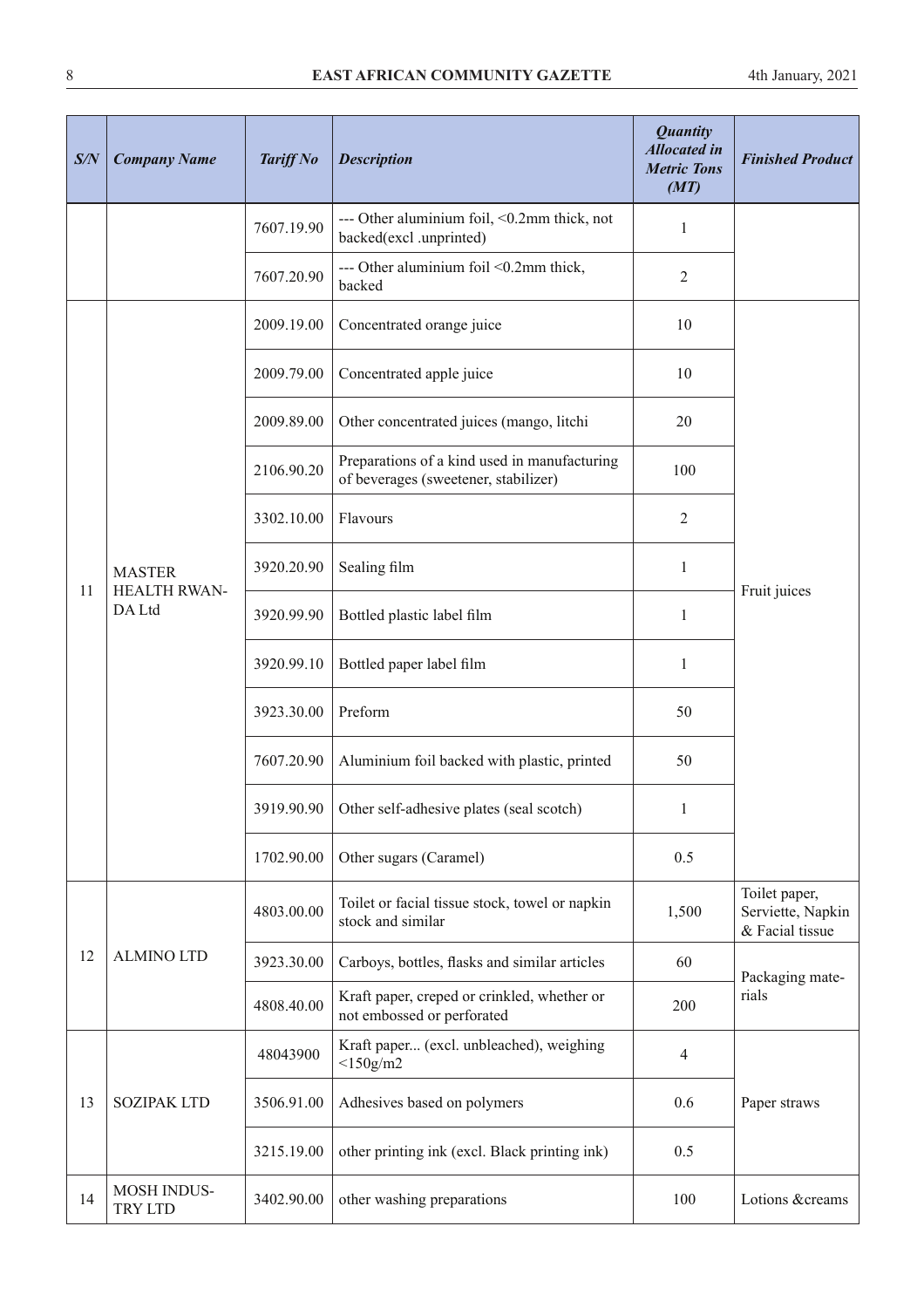| S/N | <b>Company Name</b>               | <b>Tariff No</b> | <b>Description</b>                                                                                       | <b>Quantity</b><br><b>Allocated</b> in<br><b>Metric Tons</b><br>(MT) | <b>Finished Product</b>     |
|-----|-----------------------------------|------------------|----------------------------------------------------------------------------------------------------------|----------------------------------------------------------------------|-----------------------------|
|     |                                   | 8302.10.00       | Hinges                                                                                                   | 10                                                                   |                             |
|     |                                   | 8301.30.00       | Lock sets                                                                                                |                                                                      |                             |
|     |                                   | 8302.42.00       | Other mountings, fittings and similar articles<br>suitable for furniture                                 | 10                                                                   |                             |
|     |                                   | 73181500         | other screws and bolts, whether or not with<br>their nuts or washers                                     | 10                                                                   |                             |
|     |                                   | 73269090         | Other articles of iron                                                                                   | 10                                                                   |                             |
|     |                                   | 7606.11.00       | Rectangular (incl. square) plates of alumini-<br>um, not alloyed > 0.2mm                                 | 100                                                                  |                             |
| 15  | <b>RHIB INDUSTRY</b>              | 3506.10.00       | Products suitable for use As Glues or adhe-<br>sives, put up for retail                                  | 10                                                                   | Doors, Windows,             |
|     | <b>LTD</b>                        | 4823.90.90       | Other (other articles of pulp, paper, paper-<br>board, cellulose wadding or webs of cellulose<br>fibres) | 10                                                                   | Furniture                   |
|     |                                   | 4411.12.00       | MDF of a thickness not exc.5mm                                                                           | 10                                                                   |                             |
|     |                                   | 4411.13.00       | Of a thickness exceeding 5 mm but not exc.<br>9mm (MDF boards or particle boards)                        | 10                                                                   |                             |
|     |                                   | 4411.14.00       | Other MDF of a thickness exceeding 9 mm                                                                  | 10                                                                   |                             |
|     |                                   | 4412.33.00       | Plywood                                                                                                  | 10M3                                                                 |                             |
|     |                                   | 3921.11.90       | Other plates, sheets of PVC (PVC foam<br>board)                                                          | 20                                                                   |                             |
|     |                                   | 4016.99.00       | Other articles of rubber (body seals)                                                                    | 10                                                                   |                             |
|     |                                   |                  | 2207.20.00   Denatured Ethyl Alcohol                                                                     | 1,000,000L                                                           |                             |
|     |                                   | 2207.10.00       | Undenatured ethyl alcohol of an alcoholic<br>strength by volume of                                       | 500,000L                                                             |                             |
|     |                                   | 2106.90.20       | preparations of a kind used in manufacturing<br>of beverages                                             | 1.5                                                                  |                             |
|     |                                   | 3905.91.00       | copolymers                                                                                               | 0.3                                                                  |                             |
|     | <b>SKY DROP IN-</b>               | 19019010         | Malt extract                                                                                             | $\overline{2}$                                                       |                             |
| 16  | <b>DUSTRY (SDI)</b><br><b>LTD</b> | 4016.99.00       | Other article of rubber (Seals)                                                                          | 0.3                                                                  | Gin, Whisky,<br>Rum & Vodka |
|     |                                   | 3302.10.00       | Mixtures of odoriferous substances and Mix-<br>tures of a kind used in the food or drink                 | 40                                                                   |                             |
|     |                                   | 7010.90.00       | other (Carboys, bottles, flasks, jars, pots,<br>phials and other container                               | 3,750                                                                |                             |
|     |                                   | 8309.10.00       | Crown Corks of base metal                                                                                | 28.5                                                                 |                             |
|     |                                   | 3215.19.00       | other printing ink (excl. Black printing ink)                                                            | $\mathbf{1}$                                                         |                             |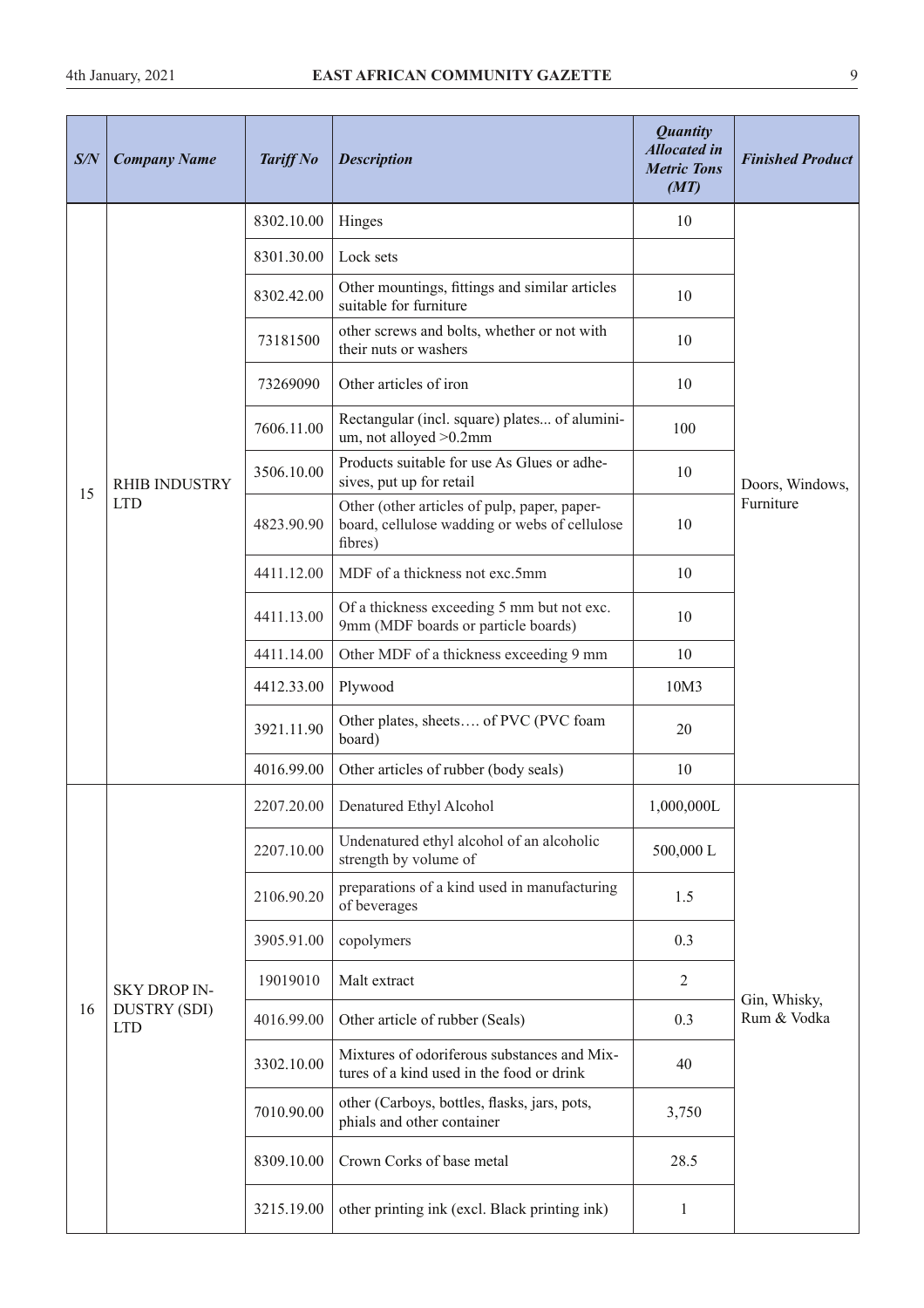| S/N | <b>Company Name</b>                        | <b>Tariff No</b> | <b>Description</b>                                                                                  | <b>Quantity</b><br><b>Allocated</b> in<br><b>Metric Tons</b><br>(MT) | <b>Finished Product</b>            |
|-----|--------------------------------------------|------------------|-----------------------------------------------------------------------------------------------------|----------------------------------------------------------------------|------------------------------------|
|     |                                            | 3215.11.00       | Black printing ink, whether or not concentrat-<br>ed or solid                                       | 0.5                                                                  |                                    |
|     |                                            | 3923.30.00       | Carboys, bottles, flasks and similar articles                                                       | 700                                                                  |                                    |
|     |                                            | 3923.50.90       | other Stoppers, lids, caps and other closures<br>and inserts                                        | 30                                                                   |                                    |
|     |                                            | 48219000         | other paper or paperboard labels (excl. Print-<br>ed)                                               | 93.75                                                                |                                    |
|     |                                            | 7209.16.00       | Flat/cold-rolled iron steel, in coils, and<br>width>=600mm,1mm, but<3mmthick                        | 760                                                                  | Tubes, MS plate,                   |
|     |                                            | 7210.30.00       | Flat rolled products of iron or non-alloy, elec-<br>trolytically plated or coated with zinc, winded | 800                                                                  | gutter, louvers                    |
|     |                                            | 7210.49.00       | Flat-rolled iron/steel, width >600mm, other-<br>wise plated                                         | 760                                                                  | Roofing sheets,<br>gutters, ridges |
| 17  | <b>NEW PRECISION</b><br><b>COMPANY LTD</b> | 7210.61.00       | Rolled iron / steel, width $> 600$ mm, plated or<br>coated with                                     | 800                                                                  | Tubes, MS plate                    |
|     |                                            | 7210.70.00       | Rolled iron/steel, width>600mm painted, Van-<br>ished or coated                                     | 800                                                                  | Roofing sheets                     |
|     |                                            | 7217.10.00       | Wire not plated                                                                                     | 1,900                                                                |                                    |
|     |                                            | 7217.90.00       | other wire of iron or non-alloy steel                                                               | 1,000                                                                | <b>Nails</b>                       |
|     | <b>MASTER BEAU-</b>                        | 3402.11.00       | Anionic organic surface-Active agents                                                               | 20                                                                   |                                    |
|     |                                            | 3402.19.00       | other organic surface-Active agents                                                                 | 11                                                                   |                                    |
|     |                                            | 3905.30.00       | Poly (Vinyl alcohol), whether or not contain-<br>ing unhydrolysed acetate                           | 6                                                                    | Cleaning prod-                     |
| 18  | TY PRODUCTS<br>Ltd                         | 1108.12.00       | Maize (corn) starch                                                                                 | $\overline{4}$                                                       | ucts, Hand wash<br>& Sanitizer     |
|     |                                            | 3923.30.00       | Carboys, bottles, flasks and similar articles                                                       | $\boldsymbol{7}$                                                     |                                    |
|     |                                            | 3923.50.90       | Stoppers                                                                                            | $\overline{4}$                                                       |                                    |
|     |                                            | 2106.90.99       | Other food preparations nes (food colours)                                                          | $\overline{4}$                                                       |                                    |
|     |                                            | 3926.90.90       | Raw pet tube                                                                                        | 200                                                                  |                                    |
|     |                                            | 3923.50.90       | Bottle cap                                                                                          | 200                                                                  |                                    |
| 19  | <b>SINO TERRY LTD</b>                      | 7010.90.00       | Glass bottle                                                                                        | 20                                                                   | Detergent &<br>Shampoo             |
|     |                                            | 3923.10.00       | Plastic packaging                                                                                   | $\overline{2}$                                                       |                                    |
|     |                                            | 4821.90.00       | Printed label                                                                                       | 20                                                                   |                                    |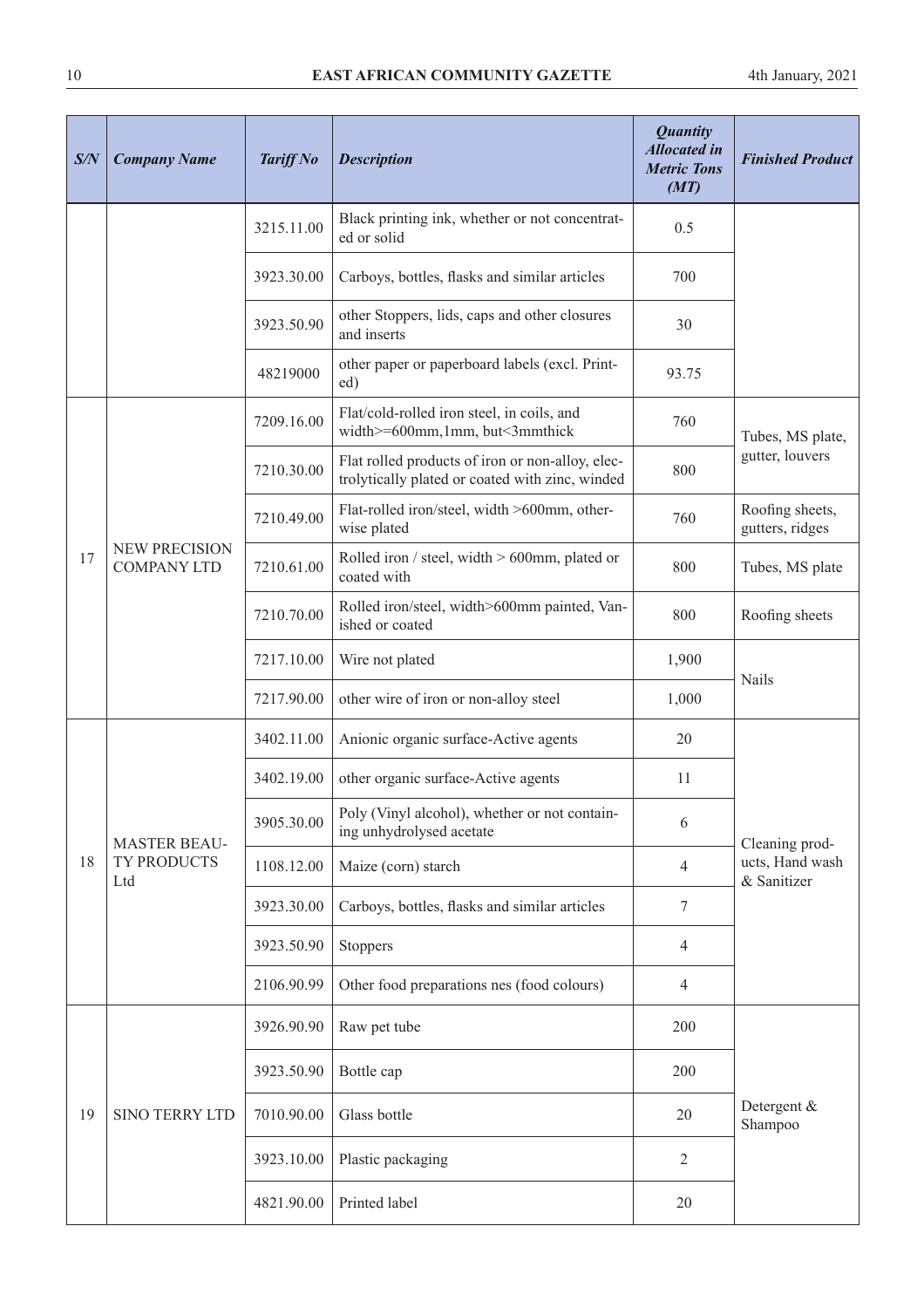| S/N | <b>Company Name</b>                             | <b>Tariff No</b> | <b>Description</b>                                                              | <b>Quantity</b><br><b>Allocated in</b><br><b>Metric Tons</b><br>(MT) | <b>Finished Product</b>      |
|-----|-------------------------------------------------|------------------|---------------------------------------------------------------------------------|----------------------------------------------------------------------|------------------------------|
|     |                                                 | 3402.90.00       | Detergent powder base                                                           | 65                                                                   |                              |
|     |                                                 | 3402.13.00       | Emulsified silicone oil                                                         | 40                                                                   |                              |
|     |                                                 | 3402.19.00       | Other (Organic surface-active agents, whether<br>or not put up for retail sale) | 107                                                                  |                              |
|     |                                                 | 3506.10.00       | Products suitable for use As Glues or adhe-<br>sives, put up for retail         | 1.5                                                                  |                              |
|     |                                                 | 8544.20.00       | Wire                                                                            | 50                                                                   | LED bulb                     |
|     |                                                 | 9405.99.90       | Parts of lamps                                                                  | 2,600                                                                |                              |
|     |                                                 | 7010.10.90       | other Ampoules (excluding for pharmaceuti-<br>cal Products                      | 100                                                                  |                              |
|     |                                                 | 8309.10.00       | Crown Corks of base metal                                                       | 100                                                                  |                              |
|     |                                                 | 3907.91.00       | Resins                                                                          | 30                                                                   | Nail gel                     |
|     |                                                 | 3215.19.00       | Other printing ink (excl. Black printing ink)                                   | 30                                                                   |                              |
|     | <b>GASABO GRAIN</b><br>MILLING COM-<br>PANY LTD | 3215.11.00       | Black printing ink, whether or not concentrat-<br>ed or solid                   | 0.5                                                                  |                              |
|     |                                                 | 3215.19.00       | other printing ink (excl. Black printing ink                                    | 0.5                                                                  | Packaging of                 |
| 20  |                                                 | 6305.33.00       | Sacks and bags, for packing goods, of Poly-<br>ethylene/Polypropylene           | 4,000                                                                | wheat flour/bran/<br>pollard |
|     |                                                 | 5204.20.00       | Cotton sewing thread, put up for retail sale                                    | 9                                                                    |                              |
|     |                                                 | 4411.14.00       | <b>MDF</b>                                                                      | 872                                                                  |                              |
|     |                                                 | 8302.42.00       | Handles                                                                         | 24.3                                                                 |                              |
|     |                                                 | 9403.90.00       | Sofa tape                                                                       | 14.7                                                                 |                              |
|     |                                                 | 7318.19.00       | Screws                                                                          | $0.8\,$                                                              | Furniture                    |
| 21  | <b>QILAN INTERNA-</b><br>TIONAL CO.LTD          | 8302.10.00       | Door hinges                                                                     | $\overline{4}$                                                       |                              |
|     |                                                 | 5407.53.00       | Sofa clothes                                                                    | $\mathbf{1}$                                                         |                              |
|     |                                                 | 3506.10.00       | Wood working glue                                                               | 1                                                                    |                              |
|     |                                                 | 5602.90.00       | Felt                                                                            | $\overline{4}$                                                       |                              |
|     |                                                 | 7217.90.00       | Steel wire                                                                      | $\overline{4}$                                                       | Mattresses                   |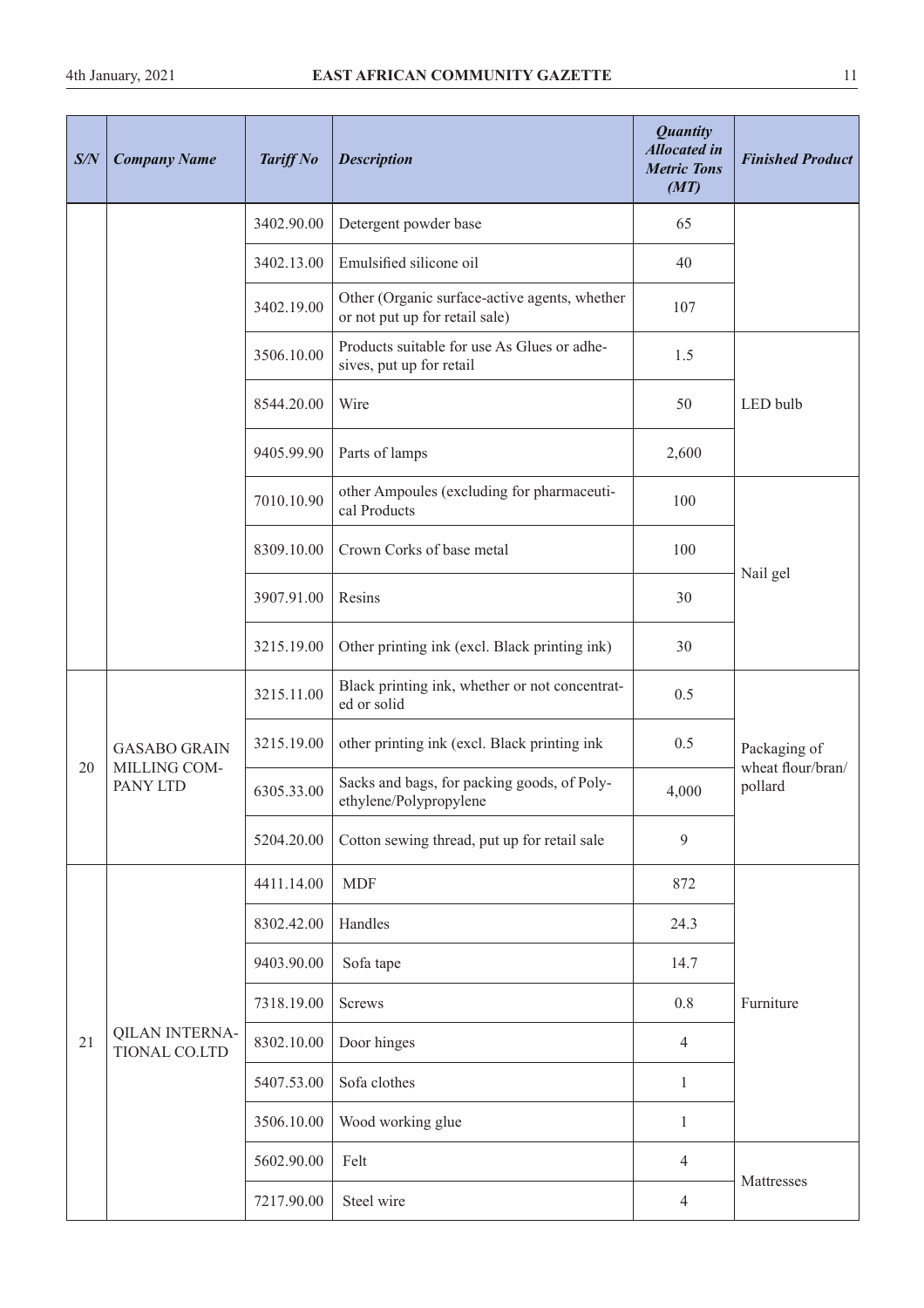| S/N | <b>Company Name</b>                      | <b>Tariff No</b> | <b>Description</b>                                                                                | <b>Quantity</b><br><b>Allocated</b> in<br><b>Metric Tons</b><br>(MT) | <b>Finished Product</b>     |
|-----|------------------------------------------|------------------|---------------------------------------------------------------------------------------------------|----------------------------------------------------------------------|-----------------------------|
|     |                                          | 5806.39.00       | Mattress tap                                                                                      | 4                                                                    |                             |
|     |                                          | 3919.90.90       | Tape, scotch                                                                                      | 6.5                                                                  |                             |
|     |                                          | 4016.10.00       | Foam strip                                                                                        | 6.5                                                                  | Furniture                   |
|     |                                          | 5401.10.00       | Sewing thread                                                                                     | 2.2                                                                  |                             |
|     |                                          | 9404.90.00       | Mattress edge taping                                                                              | 3                                                                    |                             |
|     |                                          | 7326.90.90       | Other articles of metal                                                                           | $\overline{2}$                                                       |                             |
|     |                                          | 2106.90.20       | Preparation of a kind used in manufacturing<br>of food or beverages                               | 1.5                                                                  |                             |
|     |                                          | 2207.20.00       | Denatured ethyl alcohol (Neutral spirit)                                                          | 5,492,000 L                                                          |                             |
|     | NBG Ltd                                  | 3215.19.00       | Other printing ink                                                                                | 40                                                                   |                             |
|     |                                          | 3302.10.00       | Of a kind used in the food, or drink industries,<br>mixtures of odoriferous substances (Flavours) | 5.5                                                                  |                             |
|     |                                          | 3905.91.00       | Copolymer                                                                                         | 0.15                                                                 |                             |
|     |                                          | 3919.10.00       | Sealing tape                                                                                      | $\overline{2}$                                                       |                             |
| 22  |                                          | 3923.30.00       | Carboys, bottles, flasks and similar                                                              | 300                                                                  | Gin, Whisky $\&$<br>Liqueur |
|     |                                          | 3923.40.00       | Spools, cops, bobbins and bobbins and similar<br>supports                                         | 300                                                                  |                             |
|     |                                          | 3923.50.90       | Stoppers                                                                                          | 300                                                                  |                             |
|     |                                          | 4821.90.00       | Other paper labels of all kinds                                                                   | 250                                                                  |                             |
|     |                                          | 7010.20.00       | Stoppers, lids and other closures                                                                 | 80                                                                   |                             |
|     |                                          | 7010.90.00       | Other (Carboys, bottles of glass.)                                                                | 450                                                                  |                             |
|     |                                          | 8309.10.00       | Crown corks                                                                                       | 700                                                                  |                             |
|     |                                          | 3506.10.00       | Products suitable for use as Glues or adhe-<br>sives, put up for retail                           | $\overline{4}$                                                       |                             |
| 23  | <b>STRAWTEC</b><br><b>BUILDING MA-</b>   | 3921.19.90       | Of other plastics                                                                                 | 1,000                                                                | Straw panels                |
|     | <b>TERIALS SOLU-</b><br><b>TIONS Ltd</b> | 3921.90.00       | Other of plastic                                                                                  | 1,000                                                                |                             |
|     |                                          | 7210.30.00       | Flat-rolled products of iron or non-alloy steel,<br>electrolytically plated or coated with zinc   | 500                                                                  |                             |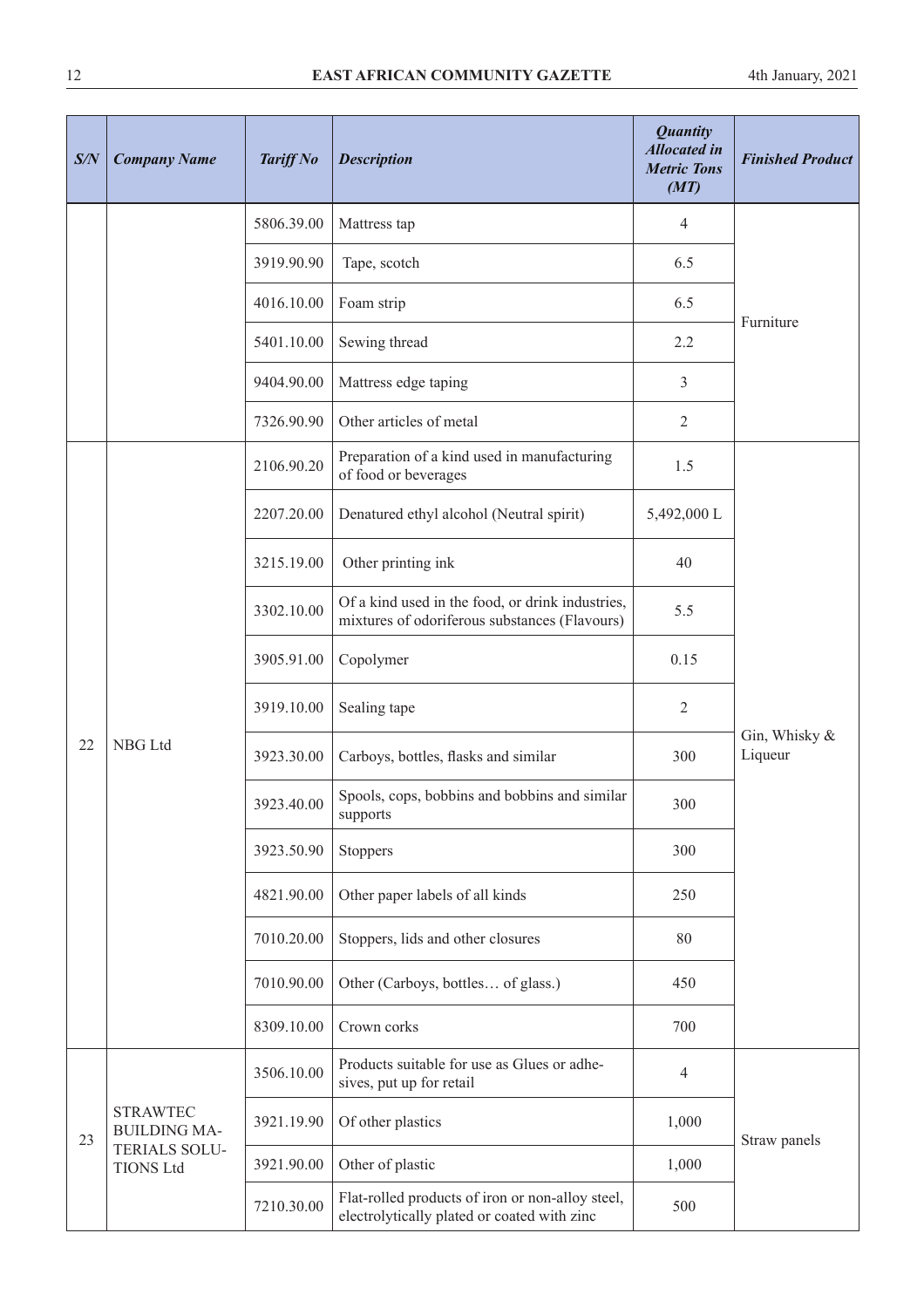| S/N    | <b>Company Name</b>                | <b>Tariff No</b> | <b>Description</b>                                                                                        | <b>Quantity</b><br><b>Allocated in</b><br><b>Metric Tons</b><br>(MT) | <b>Finished Product</b>          |
|--------|------------------------------------|------------------|-----------------------------------------------------------------------------------------------------------|----------------------------------------------------------------------|----------------------------------|
|        |                                    | 7210.49.00       | flat rolled products of iron coated with zinc,<br>winded                                                  | 500                                                                  |                                  |
| 24     | <b>STEEL GIANT</b><br><b>LTD</b>   | 7210.30.00       | Flat-rolled iron/steel, width >600mm electro-<br>lytically plated                                         | 3,500                                                                | Roofing sheets                   |
|        |                                    | 3215.11.00       | Black printing ink, whether or not concentrat-<br>ed or solid                                             | 0.1                                                                  |                                  |
|        |                                    | 3215.19.00       | Other printing ink (excl. Black printing ink)                                                             | 10.425                                                               |                                  |
|        |                                    | 3707.90.00       | Other Chemical preparations for photographic<br>use                                                       | 0.05                                                                 |                                  |
|        | <b>IMPRISCO PLUS</b><br><b>LTD</b> | 3919.90.90       | Other Adhesive plates, tape, strip, foil etc of<br>plastics                                               | 2.15                                                                 | Exercise books,<br>School diary, |
| 25     |                                    | 3920.99.90       | Other plates, sheets, film, foil and strip, of<br>plastics, non-cellular and not reinforced,<br>laminated | 8                                                                    | Registers & Book<br>binding      |
|        |                                    | 3926.90.90       | Other articles of plastics and articles of other<br>materials                                             | 1.561                                                                |                                  |
|        |                                    | 7217.10.00       | Wire of iron or non-alloy steel not plated or<br>coated                                                   | 5                                                                    |                                  |
|        |                                    | 7217.90.00       | Other wire of iron                                                                                        | 3.5                                                                  |                                  |
|        |                                    | 3402.90.00       | Other cleaning products                                                                                   | 5.4                                                                  |                                  |
|        |                                    | 3215.19.00       | Other inks                                                                                                | 0.3                                                                  |                                  |
| 26     | <b>INSIBAG LTD</b>                 | 3907.50.00       | Acrylic resins                                                                                            | 39.6                                                                 | Paints                           |
|        |                                    | 3905.99.00       | Other polymers                                                                                            | 240                                                                  |                                  |
|        | THE LEAF                           | 4803.00.00       | Toilet or facial tissue stockin roll                                                                      | 2,000                                                                | Toilet papers,                   |
| $27\,$ | PURE&SOFT Ltd                      | 4823.90.90       | Other paper                                                                                               | 2,000                                                                | facial tissue,<br>medical tower  |
| 28     | ADMA Internation-<br>al Ltd        | 1516.20.00       | Vegetable fats                                                                                            | 1,500                                                                | <b>Biscuits</b>                  |

**The sale of the above fnished products shall be subject to the following condition:**

**In the event that such goods are sold in the Customs Territory (EAC), such goods shall attract duties, levies and other charges provided in the EAC Common External Tariff.** 

**HON. DR. VINCENT BIRUTA** *Chairperson Council of Ministers*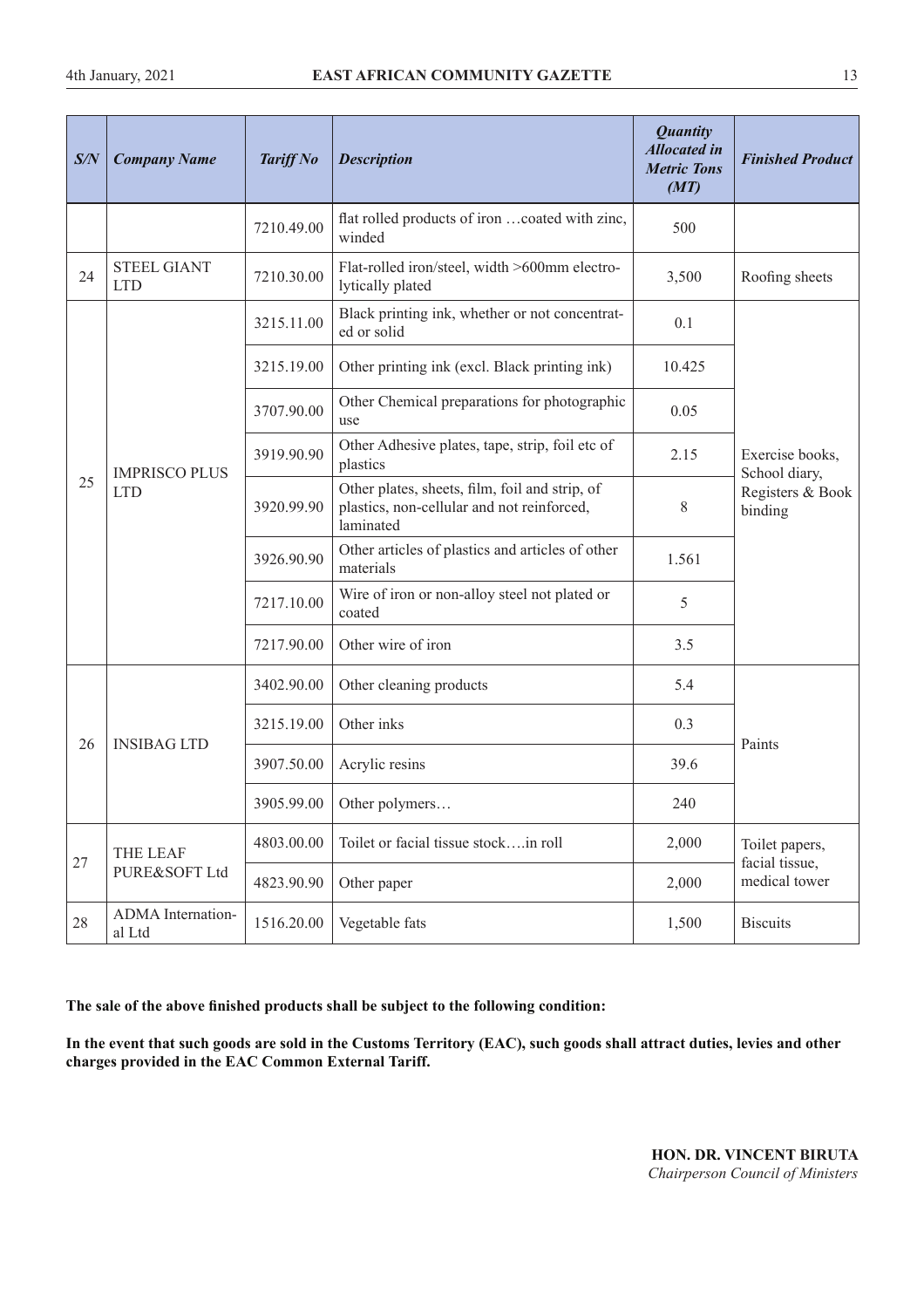#### **THE EAST AFRICAN COMMUNITY CUSTOMS MANAGEMENT ACT 2004**

## **LEGAL NOTICE**

IN EXERCISE of the powers conferred upon the Council of Ministers by section 140 of the East African Community Customs Management Act 2004, the Council of Ministers has approved the following manufacturers to import the specifed quantities of inputs for the manufacture of textiles (Garments) under the Duty Remission Scheme.

#### **APPROVED RWANDA MANUFACTURERS AND QUANTITIES OF INPUTS FOR THE MANUFACTURE OF TEXTILES (GARMENTS) TO BE IMPORTED AT A DUTY RATE OF 0% UP TO 30TH JUNE 2021**

| S/N | Company<br><b>Name</b>               | <b>Tariff No</b> | <b>Description</b>                                                           | <b>Quantity</b><br><b>Allocated in</b><br><b>Metric Tons</b><br>(MT) | <b>Finished</b><br><b>Product</b> |  |
|-----|--------------------------------------|------------------|------------------------------------------------------------------------------|----------------------------------------------------------------------|-----------------------------------|--|
|     |                                      | 3923.29.00       | Sacks and bags (including cones) of other plastics<br>(polythene bags)       | 0.5                                                                  |                                   |  |
|     |                                      | 4421.10.00       | Clothes hangers                                                              | 0.2                                                                  |                                   |  |
|     |                                      | 4806.40.00       | Glassine and other glazed transparent papers                                 | 0.5                                                                  |                                   |  |
|     |                                      | 5007.20.00       | Other fabrics, containing 85% or more by weight of<br>silk or of silk kg 25% | $\overline{2}$                                                       |                                   |  |
|     |                                      | 5007.90.00       | Other woven fabrics of silk or of silk waste                                 | 1                                                                    |                                   |  |
|     | <b>TOP VISION</b><br><b>SHOP Ltd</b> | 5111.19.00       | Woven fabrics, with >=85% carded wool or of fine<br>animal hair > 300g/m2    | $\overline{2}$                                                       |                                   |  |
|     |                                      |                  | 5111.90.00                                                                   | Other woven fabrics of carded wool or carded fine<br>animal hair     | 0.5                               |  |
|     |                                      | 5112.19.00       | Woven fabrics of combed wool, mixed with man-<br>made filaments              | 1                                                                    | Garments                          |  |
|     |                                      | 5204.11.00       | Cotton sewing thread, with $>= 85\%$ cotton, not put up<br>for retail        | 0.2                                                                  |                                   |  |
| 1   |                                      | 5204.19.00       | Cotton sewing thread, with <85% cotton, not put up<br>for retail             | 0.5                                                                  |                                   |  |
|     |                                      | 5208.39.00       | Other fabrics (Dyed woven cotton fabrics, with<br>$>=85\%$ cotton)           | $\overline{2}$                                                       |                                   |  |
|     |                                      | 5208.42.00       | Coloured plain cotton weave, with >=85% cotton,<br>>100g/M2                  | $\mathbf{1}$                                                         |                                   |  |
|     |                                      | 5208.59.00       | Other printed woven cotton fabrics, with >=85%<br>cotton                     | 3                                                                    |                                   |  |
|     |                                      | 5209.12.90       | Woven fabrics of cotton, with >=85% cotton, >200g/<br>M <sub>2</sub>         | 1                                                                    |                                   |  |
|     |                                      | 5209.59.00       | Printed woven cotton fabrics, with >=85% cotton,<br>>200g/M2                 | $\mathfrak{Z}$                                                       |                                   |  |
|     |                                      | 5210.59.00       | Other printed woven cotton fabrics, nes, with <85%<br>cotton, $=<200g/M2$    | $\overline{2}$                                                       |                                   |  |
|     |                                      | 5211.59.00       | Other printed woven cotton fabrics, nes, with <85%<br>cotton, $>200g/M2$     | $\mathbf{1}$                                                         |                                   |  |
|     |                                      | 5212.15.90       | Printed woven fabrics of cotton, = < 200g/ M2                                | 0.5                                                                  |                                   |  |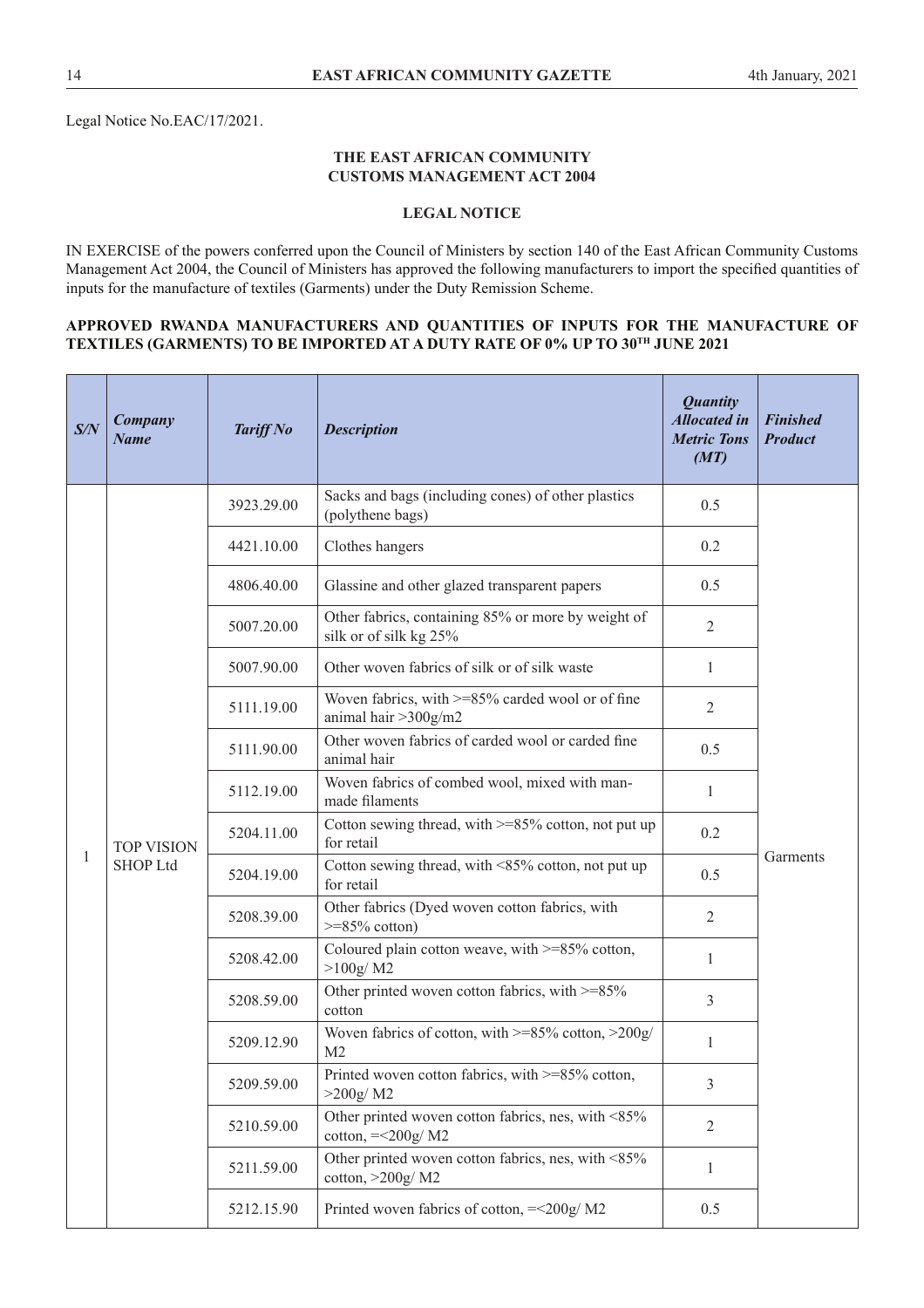| S/N | Company<br><b>Name</b> | <b>Tariff No</b> | <b>Description</b>                                                                              | <b>Quantity</b><br><b>Allocated in</b><br><b>Metric Tons</b><br>(MT) | <b>Finished</b><br><b>Product</b> |
|-----|------------------------|------------------|-------------------------------------------------------------------------------------------------|----------------------------------------------------------------------|-----------------------------------|
|     |                        | 5309.29.00       | Other (Woven fabrics of flax, with <85% flax, print-<br>ed, dyed or coloured)                   | 0.5                                                                  |                                   |
|     |                        | 5401.10.00       | Sewing thread of synthetic filaments, whether or not<br>put up for retail sales                 | 0.5                                                                  |                                   |
|     |                        | 5401.20.00       | Sewing thread of artificial filaments whether or not<br>put up for retail sale                  | 0.5                                                                  |                                   |
|     |                        | 5402.20.00       | High tenacity yarn of polyesters                                                                | 0.5                                                                  |                                   |
|     |                        | 5402.31.00       | Textured yarn of nylon or other polyamides, measur-<br>ing per single yarn not more than 50 tex | 0.5                                                                  |                                   |
|     |                        | 5407.10.00       | Woven fabrics obtained from high tenacity yarn of<br>nylon or other polyamides or of polyesters | $\mathbf{2}$                                                         |                                   |
|     |                        | 5407.53.00       | Fabrics of yarn of different colors (textured polyester<br>85% or more)                         | $\overline{2}$                                                       |                                   |
|     |                        | 5407.69.00       | Other woven fabrics containing 85% or more by<br>weight of non-textured poly filaments          | 1                                                                    |                                   |
|     |                        | 5407.93.00       | Other coloured woven fabrics of synthetic filament<br>yarn                                      | $\mathbf{1}$                                                         |                                   |
|     |                        | 5509.51.00       | Other yarn, of polyester staple fibres, mixed mainly<br>or solely with art.st.fib.              | 0.5                                                                  |                                   |
|     |                        | 5509.53.00       | Other yarn, of polyester staple fibres, mixed mainly<br>or solely with cotton                   | 0.5                                                                  |                                   |
|     |                        | 5509.59.00       | Other yarn, of polyester staple fibres                                                          | 0.5                                                                  |                                   |
|     |                        | 5512.19.00       | Other woven fabrics of synthetic staple fibres, with<br>$>=85\%$ of polyester                   | $\mathbf{1}$                                                         |                                   |
|     |                        | 5512.19.90       | Other woven fab of synthetic yarn cont.85%  of<br>polyester staple fibres                       | 1                                                                    |                                   |
|     |                        | 5513.39.00       | Other woven fabrics                                                                             | 0.5                                                                  |                                   |
|     |                        | 5513.41.90       | Other printed plain weave fabrics of polyester staple<br>fibres                                 | 0.5                                                                  |                                   |
|     |                        | 5516.23.00       | Woven fabrics, <85% artificial fibres, with manmade<br>filaments of yarns of different colours  | $\mathbf{1}$                                                         |                                   |
|     |                        | 5806.31.00       | Other woven fabrics of cotton                                                                   | $\mathbf{1}$                                                         |                                   |
|     |                        | 5807.10.00       | Labels, badges  of textiles, woven, in piece, not<br>embroidered                                | 0.5                                                                  |                                   |
|     |                        | 5807.90.00       | Other ((labels, badges  of textiles, unwoven, in<br>piece  not embroidered)                     | 0.5                                                                  |                                   |
|     |                        | 6001.10.00       | "Long pile" fabrics                                                                             | 0.5                                                                  |                                   |
|     |                        | 6001.99.00       | Pile fabrics of textile materials knitted or crocheted                                          | 0.5                                                                  |                                   |
|     |                        | 6004.90.00       | Other knitted or crocheted fabrics, nes, of a width<br>$\Rightarrow$ 30cm                       | 0.5                                                                  |                                   |
|     |                        | 6117.80.00       | Other clothing accessories, knitted or crocheted                                                | 0.5                                                                  |                                   |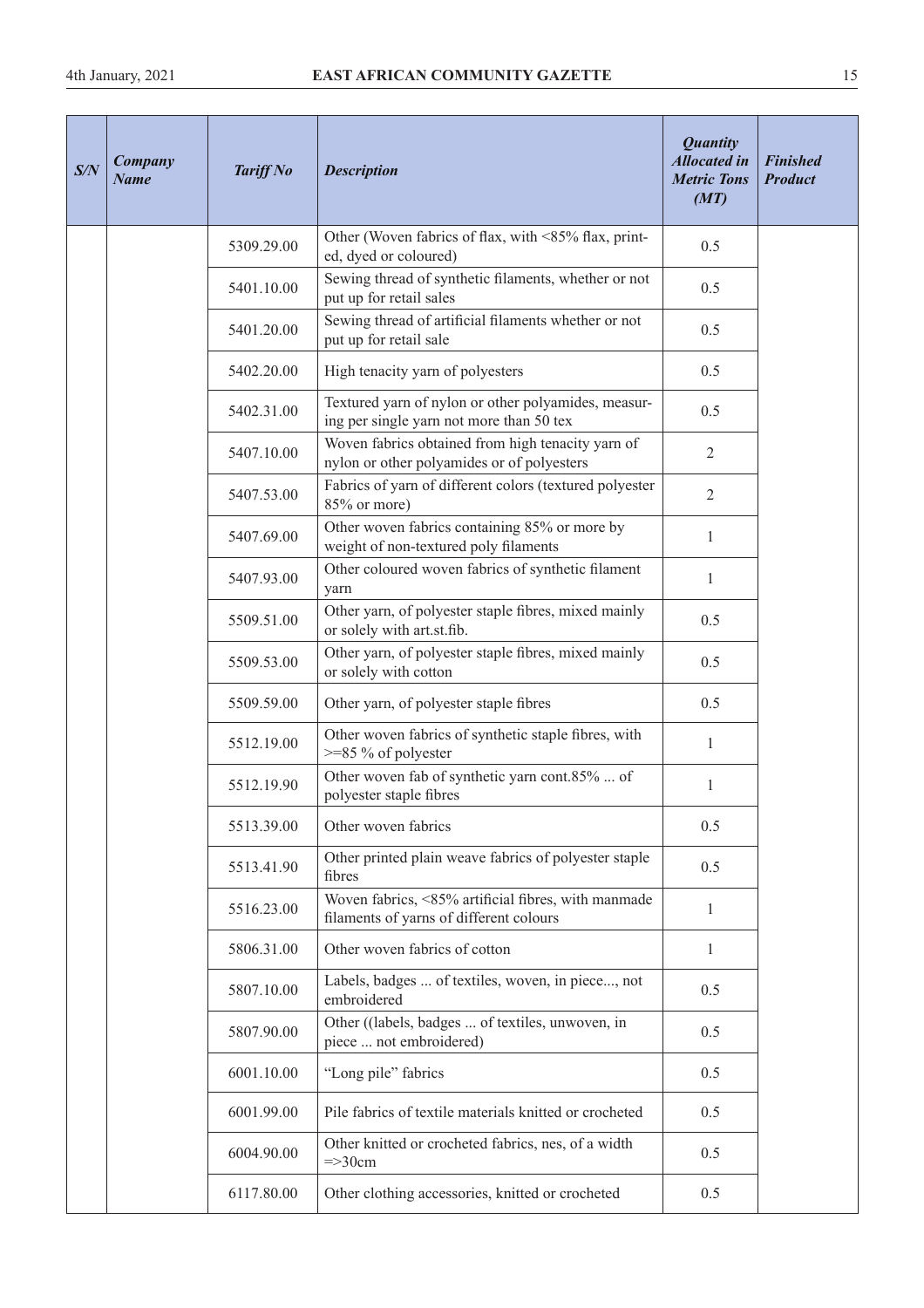| S/N | Company<br><b>Name</b>                   | <b>Tariff No</b> | <b>Description</b>                                                                                            | <b>Quantity</b><br><b>Allocated in</b><br><b>Metric Tons</b><br>(MT) | <b>Finished</b><br><b>Product</b> |
|-----|------------------------------------------|------------------|---------------------------------------------------------------------------------------------------------------|----------------------------------------------------------------------|-----------------------------------|
|     |                                          | 7117.11.00       | Cuff-links and studs                                                                                          | 1                                                                    |                                   |
|     |                                          | 7319.90.00       | Sewing needles, knitting needles, bodkins, crochet<br>hooksof iron/steel)                                     | 0.5                                                                  |                                   |
|     |                                          | 7326.90.90       | Other articles of iron or steel                                                                               | 0.5                                                                  |                                   |
|     |                                          | 8213.00.00       | Scissors, tailors' shears and similar shears, and<br>blades thereof                                           | 0.5                                                                  |                                   |
|     |                                          | 8516.40.00       | Electric smoothing irons                                                                                      | <b>50 PCS</b>                                                        |                                   |
|     |                                          | 9606.21.00       | Of plastic                                                                                                    | 0.5                                                                  |                                   |
|     |                                          | 9606.22.00       | Of base metal                                                                                                 | 0.5                                                                  |                                   |
|     |                                          | 9606.29.00       | Other (Buttons)                                                                                               | 0.5                                                                  |                                   |
|     |                                          | 5111.20.00       | Woven fabrics of carded wool, mixed with man-<br>made filaments                                               | 1.3                                                                  |                                   |
|     |                                          | 5205.28.00       | Combed single cotton yarn, with >=85% cotton,<br>nprs, $>120$ mn                                              | 1.2                                                                  |                                   |
|     |                                          | 5204.11.00       | Cotton sewing thread, with >=85% cotton, not put up<br>for retail                                             | 0.5                                                                  |                                   |
|     |                                          | 5111.20.00       | Woven fabrics of carded wool, mixed with man-<br>made filaments                                               | 1.2                                                                  |                                   |
|     |                                          | 5111.30.00       | Woven fabrics of carded wool, mixed with man-<br>made staple fibres                                           | 1.2                                                                  |                                   |
|     |                                          | 5204.19.00       | Cotton sewing thread, with <85% cotton, not put up<br>for retail                                              | 0.5                                                                  |                                   |
|     |                                          | 5204.20.00       | Cotton sewing thread, put up for retail sale                                                                  | 0.5                                                                  |                                   |
|     |                                          | 5205.28.00       | Combed single cotton yarn, with >=85% cotton,<br>nprs, >120mn                                                 | 1.2                                                                  |                                   |
| 2   | <b>CREDIBLE</b><br><b>DESIGNS</b><br>Ltd | 5205.41.00       | Combed cabled cotton yarn, with >=85% cotton,<br>nprs, <= 14mn per single yarn                                | $\mathbf{1}$                                                         | Garments                          |
|     |                                          | 5205.42.00       | Combed cabled cotton yarn, with >=85% cotton, n-<br>prs,>14mn but<=43mn P.SING.YARN                           | $\mathbf{1}$                                                         |                                   |
|     |                                          | 5205.43.00       | Combed cabled cotton yarn, with >=85% cotton, n-<br>prs,>43mn but <= 52mn P.SING. YARN                        | 1.2                                                                  |                                   |
|     |                                          | 5205.48.00       | Combed cabled cotton yarn, with >=85% cotton,<br>nprs, >120mn per single yarn                                 | $\mathbf{1}$                                                         |                                   |
|     |                                          | 5208.31.00       | Dyed plain cotton weave, with >=85% cotton,<br>$=<100g/m2$                                                    | 1                                                                    |                                   |
|     |                                          | 5208.39.00       | Other fabrics (Dyed woven cotton fabrics, with<br>$>=85\%$ cotton)                                            | 1.25                                                                 |                                   |
|     |                                          | 5208.42.00       | Coloured plain cotton weave, with >=85% cotton,<br>$>100$ g/m2                                                | 1                                                                    |                                   |
|     |                                          | 5208.51.90       | Other printed plain cotton weave weighing more than<br>100 g/m <sup>2</sup> (excl. Khanga, Kikoi and Kitenge) | 1.2                                                                  |                                   |
|     |                                          | 5208.59.00       | Other printed woven cotton fabrics, with $>=85\%$<br>cotton                                                   | 2.8                                                                  |                                   |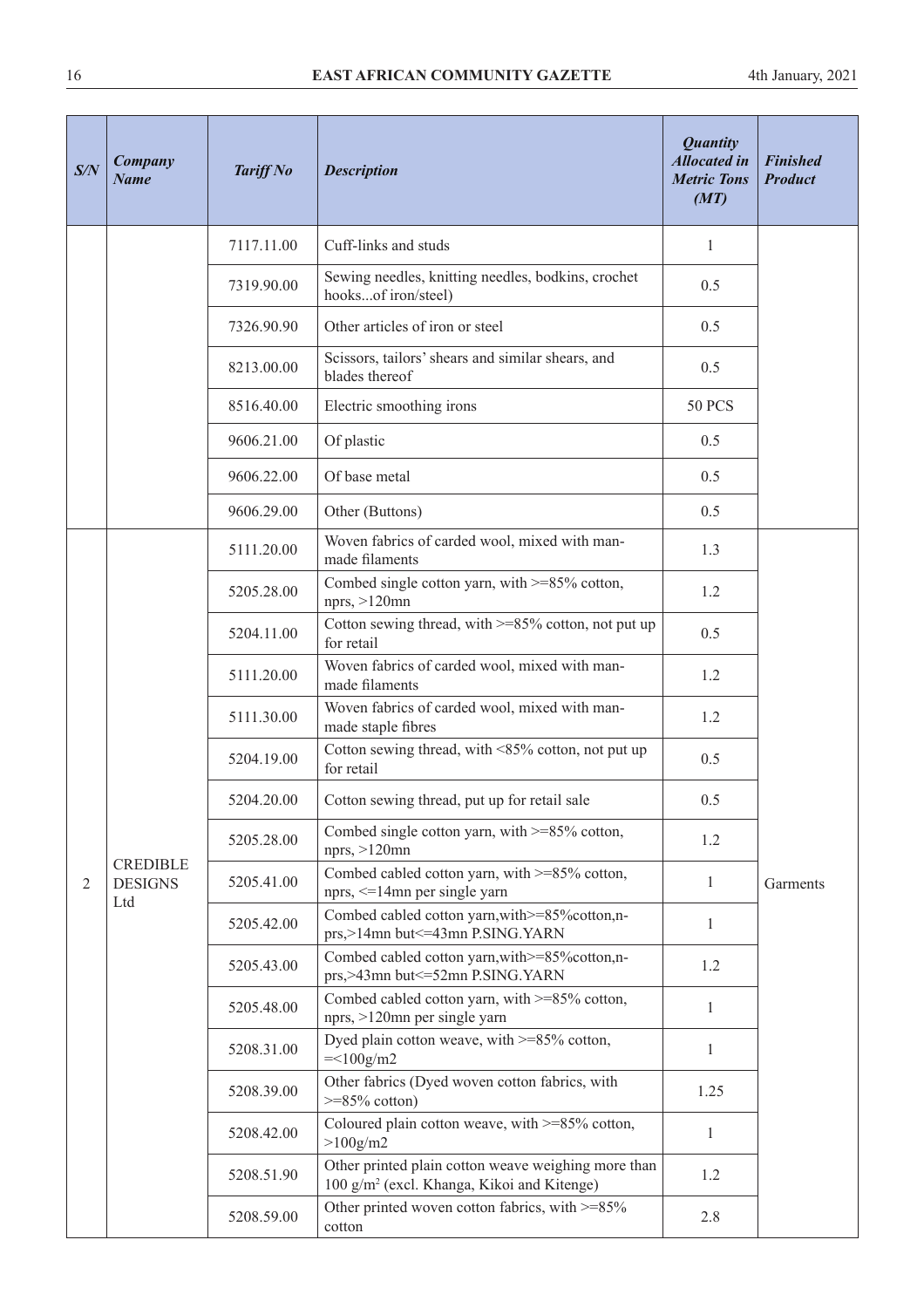| S/N | Company<br><b>Name</b> | <b>Tariff No</b> | <b>Description</b>                                                                                                                                                                           | <b>Quantity</b><br><b>Allocated in</b><br><b>Metric Tons</b><br>(MT) | <b>Finished</b><br><b>Product</b> |
|-----|------------------------|------------------|----------------------------------------------------------------------------------------------------------------------------------------------------------------------------------------------|----------------------------------------------------------------------|-----------------------------------|
|     |                        | 5401.10.00       | Sewing thread of synthetic filaments, whether or not<br>put up for retail sales                                                                                                              | 1                                                                    |                                   |
|     |                        | 5406.00.00       | Man-made filament yarn (other than sewing thread),<br>put up for retail sale.                                                                                                                | $\mathbf{1}$                                                         |                                   |
|     |                        | 6217.10.00       | Accessories of other made up clothing                                                                                                                                                        | 1                                                                    |                                   |
|     |                        | 5408.10.00       | Woven fabrics obtained from high tenacity yarn of<br>viscose rayon                                                                                                                           | 1                                                                    |                                   |
|     |                        | 5513.23.00       | Other dyed woven fabrics of polyester staple fibers                                                                                                                                          | $\mathbf{1}$                                                         |                                   |
|     |                        | 5513.39.00       | Other woven fabrics                                                                                                                                                                          | 1.2                                                                  |                                   |
|     |                        | 5802.30.00       | Tufted textile fabrics                                                                                                                                                                       | 1.2                                                                  |                                   |
|     |                        | 5804.10.00       | Tulles and other net fabrics                                                                                                                                                                 | $\mathbf{1}$                                                         |                                   |
|     |                        | 5810.10.00       | Embroidery without visible ground                                                                                                                                                            | $\mathbf{1}$                                                         |                                   |
|     |                        | 6002.40.00       | Knitted or crocheted fabrics of a width =< 30cm with<br>$\Rightarrow$ 5% of elastomeric yarn but not containing rubber<br>thread                                                             | 1                                                                    |                                   |
|     |                        |                  |                                                                                                                                                                                              |                                                                      |                                   |
|     |                        | 6006.90.00       | Other knitted or crocheted fabrics                                                                                                                                                           | $\mathbf{1}$                                                         |                                   |
|     |                        | 9606.29.00       | Other (Buttons)                                                                                                                                                                              | 1                                                                    |                                   |
|     |                        | 8213.00.00       | Scissors, tailors' shears and similar shears, and<br>blades there of                                                                                                                         | 0.1                                                                  |                                   |
|     |                        | 8516.40.00       | Electric smoothing irons                                                                                                                                                                     | <b>50 PCS</b>                                                        |                                   |
|     |                        | 5509.12.00       | Multiple or cabled yarn, >=85% staple fibres of<br>nylon, etc                                                                                                                                | 1                                                                    |                                   |
|     |                        | 5902.20.00       | Tyre cord fabricof polyesters                                                                                                                                                                | 1                                                                    |                                   |
|     |                        | 5807.10.00       | Labels, badges of textiles, woven, in piece, not<br>embroidered                                                                                                                              | 10                                                                   |                                   |
|     |                        | 5810.91.00       | Cotton embroidery, in the piece, in strips or in motifs                                                                                                                                      | 1                                                                    |                                   |
|     |                        | 5811.00.00       | Quilted textile products in the piece, composed of<br>one or more layers of textile materials assembled<br>with padding by stitching or otherwise, other than<br>embroidery of heading 58.10 | 1                                                                    |                                   |
|     |                        |                  |                                                                                                                                                                                              |                                                                      |                                   |
|     |                        | 5907.00.00       | Textile fabrics otherwise impregnated coated or<br>covered;                                                                                                                                  | $\mathbf{1}$                                                         |                                   |
|     |                        | 5007.10.00       | Fabrics of noil silk                                                                                                                                                                         | 1.2                                                                  |                                   |
|     |                        | 5111.90.00       | Other woven fabrics of carded wool or carded fine<br>animal hair                                                                                                                             | 1.2                                                                  |                                   |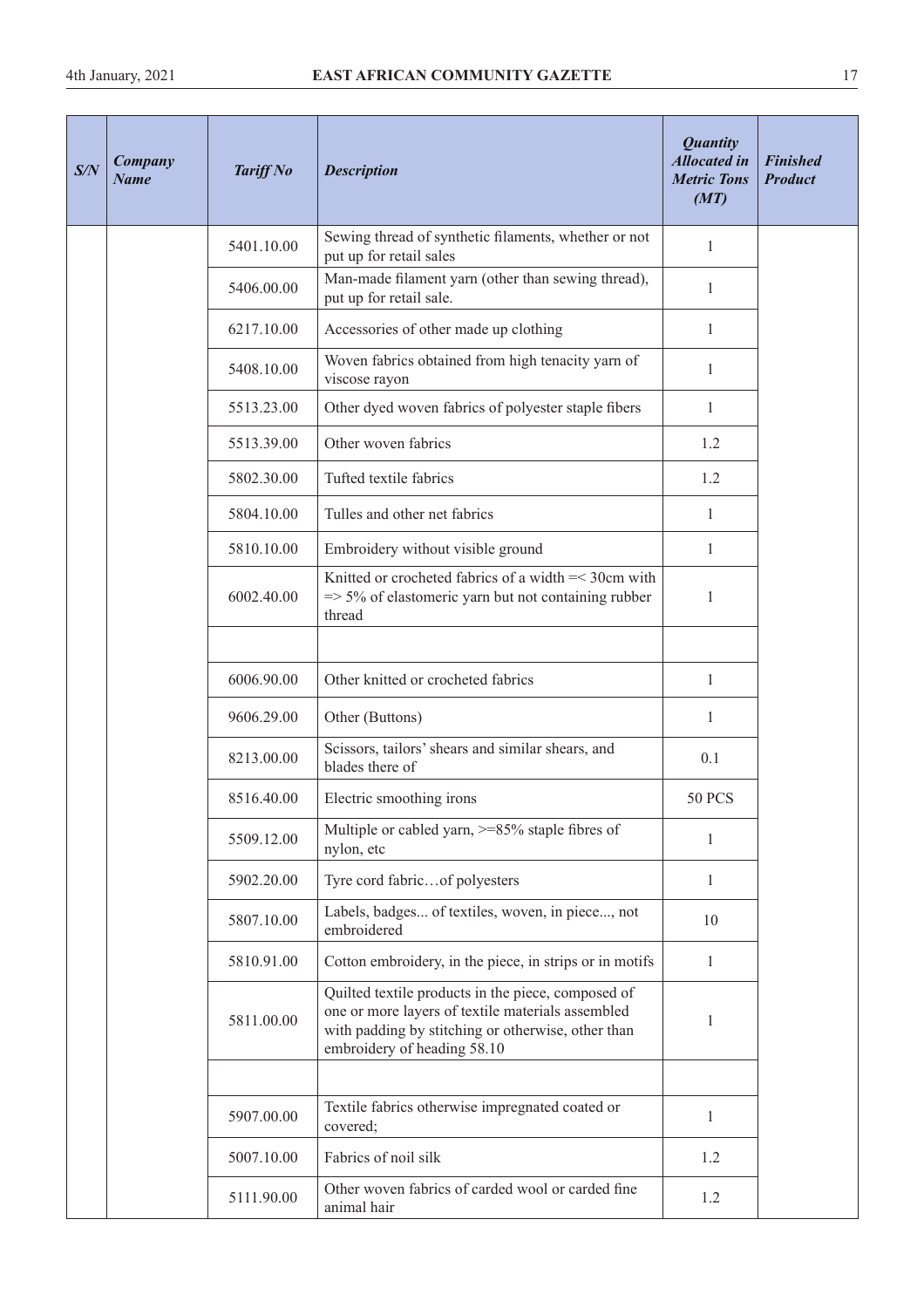| S/N | <b>Company</b><br><b>Name</b> | <b>Tariff No</b> | <b>Description</b>                                                                                                               | <b>Quantity</b><br><b>Allocated in</b><br><b>Metric Tons</b><br>(MT) | <b>Finished</b><br><b>Product</b> |
|-----|-------------------------------|------------------|----------------------------------------------------------------------------------------------------------------------------------|----------------------------------------------------------------------|-----------------------------------|
|     |                               | 5112.11.00       | Woven fabrics with $>= 85\%$ combed wool or of fine<br>animal hair, $=<200g/m2$                                                  | $\mathbf{1}$                                                         |                                   |
|     |                               | 5209.59.00       | Printed woven cotton fabrics, with >=85% cotton,<br>$>200$ g/m2                                                                  | 1.2                                                                  |                                   |
|     |                               | 5211.49.00       | Other coloured woven cotton fabrics, with <85%<br>cotton>200g/m2                                                                 | 1                                                                    |                                   |
|     |                               | 5211.59.00       | Other printed woven cotton fabrics, nes, with <85%<br>cotton, $>200$ g/m2                                                        | $\mathbf{1}$                                                         |                                   |
|     |                               | 5212.15.90       | Printed woven fabrics of cotton, $=<200g/m2$                                                                                     | 1.2                                                                  |                                   |
|     |                               | 5309.19.00       | Other Woven fabrics with >=85% flax                                                                                              | $\mathbf{1}$                                                         |                                   |
|     |                               | 5407.52.00       | Other dyed fabrics of synthetic filament yarn >=85%<br>textured polyester                                                        | $\mathbf{1}$                                                         |                                   |
|     |                               | 5407.53.00       | Other coloured woven fabrics of synthetic yarn<br>>=85% textured polyester                                                       | $\mathbf{1}$                                                         |                                   |
|     |                               | 7117.90.00       | Other imitation jewellery (excl. of base metal)                                                                                  | $\mathbf{1}$                                                         |                                   |
|     |                               | 5112.90.00       | Woven fabrics of combed wool or of combed fine<br>animal hair                                                                    | 1.2                                                                  |                                   |
|     |                               | 5208.19.00       | Fabrics                                                                                                                          | 2.25                                                                 |                                   |
|     |                               | 8213.00.00       | Scissors                                                                                                                         | $0.1$ MT                                                             |                                   |
|     |                               | 8516.40.00       | Ironing                                                                                                                          | <b>30 PCS</b>                                                        |                                   |
|     |                               | 5208.19.00       | Fabrics                                                                                                                          | 2.25                                                                 |                                   |
|     |                               | 5513.19.00       | Other woven fabrics                                                                                                              | 181.152                                                              |                                   |
|     |                               | 5513.21.00       | Of polyester staple fibres, plain weave (plain TC<br>fabric)                                                                     | 110.556                                                              |                                   |
|     |                               | 5513.23.00       | Other woven fabrics                                                                                                              | 135.864                                                              |                                   |
| 3   | D&K Lucky<br>Horse Ltd        | 5516.14.00       | Woven fabrics of artificial staple fibres, containing<br>85% or more by weight of artificial staple fibres,<br>printed           | 75.524                                                               | Garments                          |
|     |                               | 5516.30.00       | Woven fabrics of synthetic staple  with cotton,<br>of a weight exceeding $170$ g/m <sup>2</sup> of yarns of different<br>colours | 115.884                                                              |                                   |
|     |                               | 5807.90.00       | Other labels                                                                                                                     | 1                                                                    |                                   |
|     |                               | 4421.99.90       | Other articles of wood                                                                                                           | 3                                                                    |                                   |
|     |                               | 5903.90.00       | Other textile fabrics, impregnated (fusible lining)                                                                              | 3                                                                    |                                   |
|     |                               | 3926.90.90       | Plastic clamp                                                                                                                    | 1.5                                                                  |                                   |
|     |                               | 9606.21.00       | Buttons of plastics                                                                                                              | 6                                                                    |                                   |
|     |                               | 5401.20.00       | Sewing thread of artificial filaments                                                                                            | 5.4                                                                  |                                   |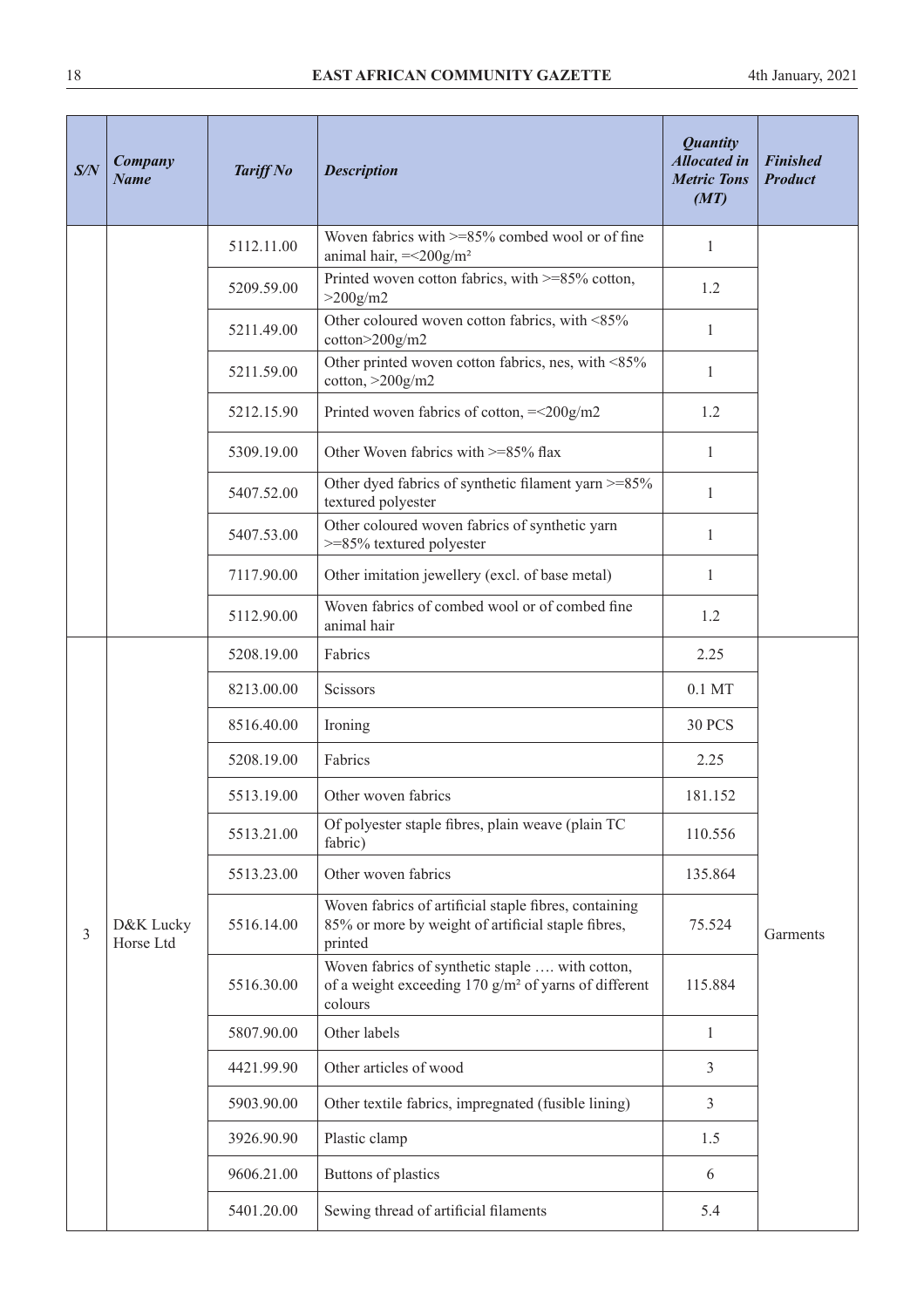| S/N | Company<br><b>Name</b>           | <b>Tariff No</b> | <b>Description</b>                                                                           | <b>Quantity</b><br><b>Allocated in</b><br><b>Metric Tons</b><br>(MT) | <b>Finished</b><br><b>Product</b> |
|-----|----------------------------------|------------------|----------------------------------------------------------------------------------------------|----------------------------------------------------------------------|-----------------------------------|
|     |                                  | 3923.29.00       | OPP bags                                                                                     | 15                                                                   |                                   |
|     |                                  | 3923.90.90       | Other article of plastic (collar bone, bowknot, etc.)                                        | 20                                                                   |                                   |
|     |                                  | 7319.90.00       | Needle                                                                                       | 0.75                                                                 |                                   |
|     |                                  | 8308.90.00       | Clips                                                                                        | 1.5                                                                  |                                   |
|     |                                  | 3919.90.90       | packing tapes                                                                                | 1.5                                                                  |                                   |
|     |                                  | 5806.20.00       | Other woven fabrics, containing by weight 5% or<br>more of elastomeric yarn or rubber thread | 8                                                                    |                                   |
|     |                                  | 9607.19.00       | Zippers                                                                                      | 25                                                                   |                                   |
|     |                                  | 6217.10.00       | Cloth accessories                                                                            | $\mathbf{1}$                                                         |                                   |
|     |                                  | 9606.29.00       | Other (Buttons)                                                                              | 0.1                                                                  |                                   |
|     |                                  | 3215.19.00       | Other printing ink                                                                           | 0.1                                                                  |                                   |
|     |                                  | 3215.90.00       | Other ink                                                                                    | 0.1                                                                  |                                   |
|     |                                  | 3402.19.00       | Other (Organic surface-active agents, whether put up<br>for retail sale)                     | 0.2                                                                  |                                   |
|     |                                  | 3919.90.90       | Other self-adhesive plates of plastic                                                        | 0.5                                                                  |                                   |
|     |                                  | 3921.90.00       | Other sheetsof plastic                                                                       | 0.2                                                                  |                                   |
|     |                                  | 3923.29.00       | Sacks and bags of other plastics                                                             | 0.5                                                                  |                                   |
|     |                                  | 3926.90.90       | Other articles of plastics                                                                   | 0.5                                                                  |                                   |
|     |                                  | 4421.10.00       | Clothes hangers                                                                              | 0.5                                                                  |                                   |
| 4   | <b>AFRICA</b><br><b>UNIFORMS</b> | 4806.40.00       | Glassine and other glazed transparent papers                                                 | 0.5                                                                  | Garments                          |
|     | Ltd                              | 5007.10.00       | Fabrics of noil silk                                                                         | 350                                                                  |                                   |
|     |                                  | 5007.20.00       | Other fabrics, containing 85% or more by weight of<br>silk or of silk                        | 500                                                                  |                                   |
|     |                                  | 5007.90.00       | Other woven fabrics of silk or of silk waste                                                 | 100                                                                  |                                   |
|     |                                  | 5111.11.00       | Woven fabrics, with >=85% carded wool or of fine<br>animal hair=<300g/m <sup>2</sup>         | 500                                                                  |                                   |
|     |                                  | 5111.20.00       | Woven fabrics of carded wool, mixed with man-<br>made filaments                              | 400                                                                  |                                   |
|     |                                  | 5111.90.00       | Other woven fabrics of carded wool or carded fine<br>animal hair                             | 400                                                                  |                                   |
|     |                                  | 5112.11.00       | Woven fabrics with >=85% combed wool or of fine<br>animal hair, $=<200g/m2$                  | 400                                                                  |                                   |
|     |                                  | 5112.19.00       | Woven fabrics with >=85% combed wool or of fine<br>animal hair, =<200g/m <sup>2</sup>        | 400                                                                  |                                   |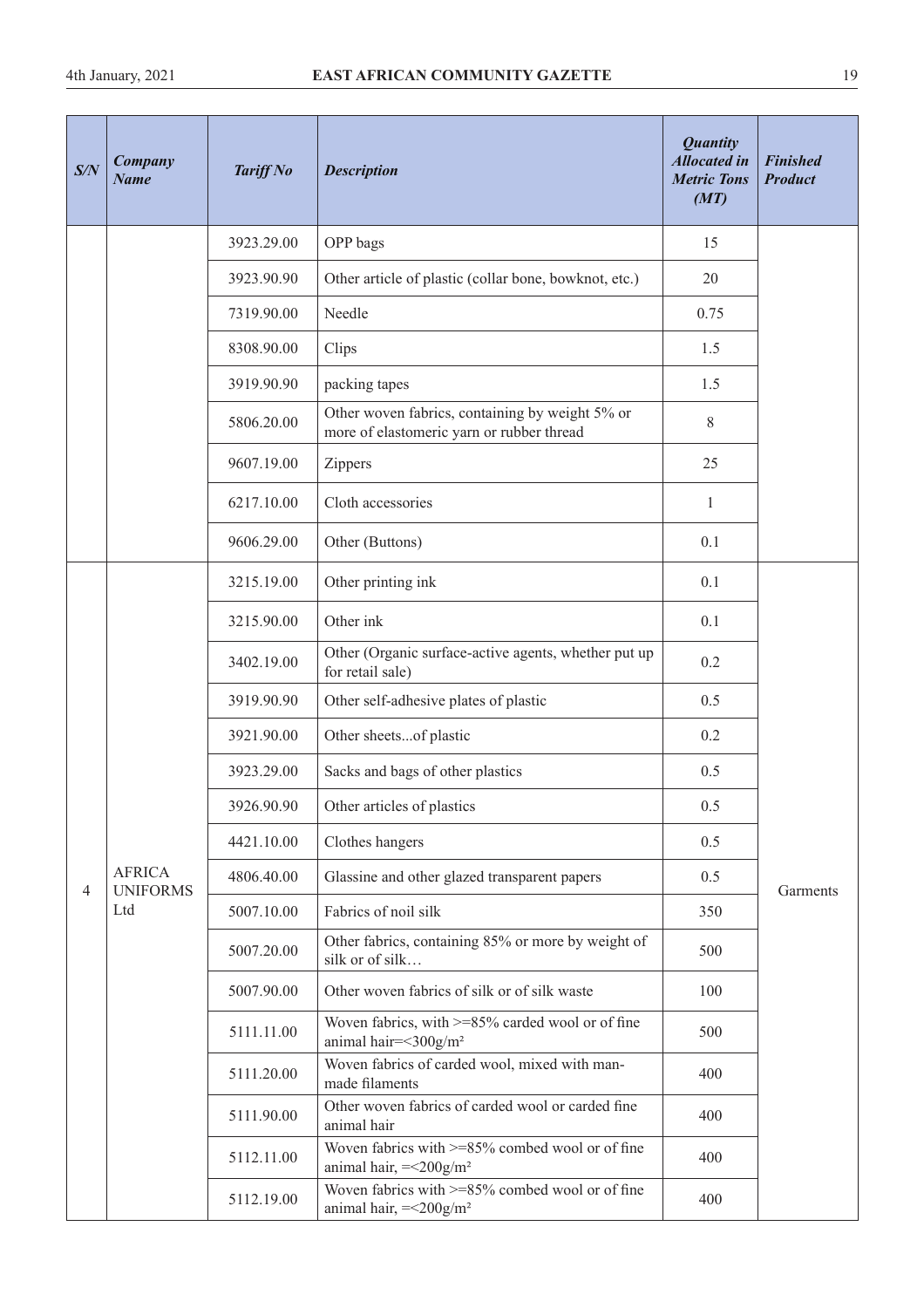| S/N | <b>Company</b><br><b>Name</b> | <b>Tariff No</b> | <b>Description</b>                                                                                | <b>Quantity</b><br><b>Allocated in</b><br><b>Metric Tons</b><br>(MT) | <b>Finished</b><br><b>Product</b> |
|-----|-------------------------------|------------------|---------------------------------------------------------------------------------------------------|----------------------------------------------------------------------|-----------------------------------|
|     |                               | 5112.20.00       | Woven fabrics of combed wool, mixed with man-                                                     | 400                                                                  |                                   |
|     |                               | 5112.30.00       | Woven fabrics of combed wool, mixed with man-<br>made staple fibres                               | 400                                                                  |                                   |
|     |                               | 5112.90.00       | Woven fabrics of combed wool or of combed fine<br>animal hair                                     | 400                                                                  |                                   |
|     |                               | 5113.00.00       | Woven fabrics of coarse animal hair or of horsehair.                                              | 400                                                                  |                                   |
|     |                               | 5204.19.00       | Cotton sewing thread, with <85% cotton, not put up<br>for retail                                  | 100                                                                  |                                   |
|     |                               | 5204.20.00       | Cotton sewing thread, put up for retail sale                                                      | 100                                                                  |                                   |
|     |                               | 5205.21.00       | Combed single cotton yarn, with $>=85\%$ cotton,<br>nprs, $\leq$ 14mn                             | 200                                                                  |                                   |
|     |                               | 5205.28.00       | Combed single cotton yarn, with $>=85\%$ cotton,<br>nprs, $>120$ mn                               | 200                                                                  |                                   |
|     |                               | 5205.41.00       | Combed cabled cotton yarn, with >=85% cotton,<br>nprs, $\leq$ 14mn per single yarn                | 200                                                                  |                                   |
|     |                               | 5205.42.00       | Combed cabled cotton yarn, with >=85% cotton,<br>nprs,>14mn but<=43mn p.sing. Yarn                | 200                                                                  |                                   |
|     |                               | 5205.43.00       | Combed cabled cotton yarn, with >=85% cotton,<br>nprs, >120mn per single yarn                     | 200                                                                  |                                   |
|     |                               | 5205.48.00       | Combed cabled cotton yarn, with >=85% cotton,<br>nprs, >120mn per single yarn                     | 200                                                                  |                                   |
|     |                               | 5208.39.00       | Other fabrics (Dyed woven cotton fabrics, with<br>$>=85\%$ cotton)                                | 200                                                                  |                                   |
|     |                               | 5208.42.00       | Coloured plain cotton weave, with >=85% cot-<br>ton, > 100g/ M2                                   | 200                                                                  |                                   |
|     |                               | 5208.51.90       | Other printed plain cotton weave weighing more than<br>100 g/M2 (excl. Khanga, Kikoi and Kitenge) | 200                                                                  |                                   |
|     |                               | 5208.59.00       | Other printed woven cotton fabrics, with $>=85\%$<br>cotton                                       | 200                                                                  |                                   |
|     |                               | 5209.59.00       | Printed woven cotton fabrics, with >=85% cot-<br>ton, > 200g/ M2                                  | 200                                                                  |                                   |
|     |                               | 5309.19.00       | Other Woven fabrics with >=85% flax                                                               | 200                                                                  |                                   |
|     |                               | 5309.29.00       | Other (Woven fabrics of flax, with <85% flax, print-<br>ed, dyed or coloured                      | 200                                                                  |                                   |
|     |                               | 5401.10.00       | Sewing thread of synthetic filaments, whether or not<br>put up for retail sales                   | 1                                                                    |                                   |
|     |                               | 5401.20.00       | Sewing thread of artificial filaments whether or not<br>put up for retail sale                    | $\mathbf{1}$                                                         |                                   |
|     |                               | 5402.19.00       | Other high tenacity yarn of nylon or other polyam-<br>ides (excl. Aramides)                       | 0.2                                                                  |                                   |
|     |                               | 5402.20.00       | High tenacity yarn of polyesters                                                                  | 0.2                                                                  |                                   |
|     |                               | 5402.31.00       | Textured yarn of nylon or other polyamides, measur-<br>ing per single yarn not more than 50 tex   | 0.5                                                                  |                                   |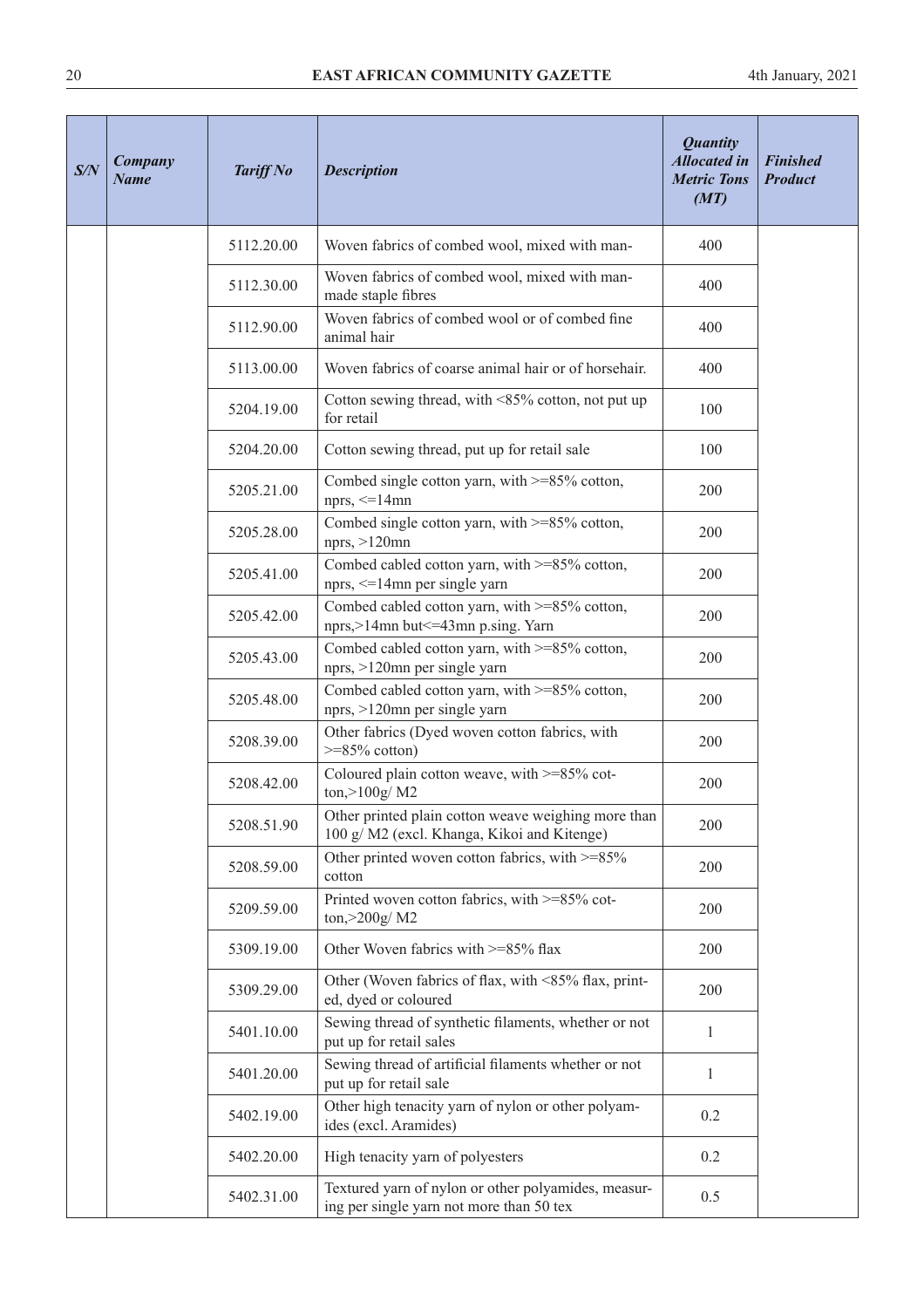| S/N | <b>Company</b><br><b>Name</b> | <b>Tariff No</b> | <b>Description</b>                                                                                                              | <b>Quantity</b><br><b>Allocated in</b><br><b>Metric Tons</b><br>(MT) | <b>Finished</b><br><b>Product</b> |
|-----|-------------------------------|------------------|---------------------------------------------------------------------------------------------------------------------------------|----------------------------------------------------------------------|-----------------------------------|
|     |                               | 5402.32.00       | Textured yarn of nylon or other polyamides, measur-<br>ing per single yarn more than 50 tex                                     | 0.5                                                                  |                                   |
|     |                               | 5402.33.00       | Textured yarn of polyesters                                                                                                     | 0.5                                                                  |                                   |
|     |                               | 5402.34.00       | Textured yarn of polypropylene                                                                                                  | 0.3                                                                  |                                   |
|     |                               | 5402.39.00       | Other Textured yarn                                                                                                             | 0.5                                                                  |                                   |
|     |                               | 5403.41.00       | Multiple or cabled yarn of viscose rayon                                                                                        | 100                                                                  |                                   |
|     |                               | 5405.00.00       | Artificial monofilament of 67 decitex                                                                                           | 100                                                                  |                                   |
|     |                               | 5406.00.00       | Man-made filament yarn (other than sewing thread),<br>put up for                                                                | $\mathbf{1}$                                                         |                                   |
|     |                               | 5407.10.00       | Woven fabrics obtained from high tenacity yarn of<br>nylon or other                                                             | 500                                                                  |                                   |
|     |                               | 5407.20.00       | Woven fabrics obtained from strip or the like                                                                                   | 500                                                                  |                                   |
|     |                               | 5407.30.00       | Fabrics specified in Note 9 to Section XI                                                                                       | 500                                                                  |                                   |
|     |                               | 5407.41.00       | Other unbleached or blanched woven fabrics, con-<br>taining 85 % or more by weight of filaments of nylon<br>or other polyamides | 500                                                                  |                                   |
|     |                               | 5407.42.00       | Other dyed woven fabrics of synthetic filament yarn<br>$>= 85\%$ nylon                                                          | 500                                                                  |                                   |
|     |                               | 5407.43.00       | Other coloured woven fabrics of synthetic filament<br>yarn, $>= 85\%$ nylon                                                     | 500                                                                  |                                   |
|     |                               | 5407.44.00       | Other printed woven fabrics of synthetic filament<br>yarn, $>= 85\%$                                                            | 500                                                                  |                                   |
|     |                               | 5407.52.00       | Other dyed fabrics of synthetic filament yarn $>=85\%$<br>textured polyester                                                    | 500                                                                  |                                   |
|     |                               | 5407.53.00       | Other coloured woven fabrics of synthetic yarn<br>>=85% textured polyester                                                      | 500                                                                  |                                   |
|     |                               | 5407.54.00       | Other printed woven fabrics of synthetic yarn >=85%<br>textured polyester                                                       | 500                                                                  |                                   |
|     |                               | 5407.61.00       | Other woven fabrics cont. 85% or more by weight of<br>non-textured polyester filaments (excl. unbleached<br>woven fabrics)      | 100                                                                  |                                   |
|     |                               | 5407.69.00       | Other woven fabrics containing 85% or more by<br>weight of non-textured poly filaments                                          | 100                                                                  |                                   |
|     |                               | 5407.73.00       | Coloured woven fabric, >=85% synthetic filaments                                                                                | 150                                                                  |                                   |
|     |                               | 5407.74.00       | Printed woven fabric, >=85% synthetic filaments                                                                                 | 150                                                                  |                                   |
|     |                               | 5407.83.00       | Coloured woven fabrics, <85% synthetic filaments,<br>mixed with cotton                                                          | 500                                                                  |                                   |
|     |                               | 5407.84.00       | Printed woven fabrics, <85% synthetic filaments,<br>mixed with cotton                                                           | 250                                                                  |                                   |
|     |                               | 5407.91.00       | Other unbleached/blanched woven fabric of synthetic<br>filament yarn                                                            | 250                                                                  |                                   |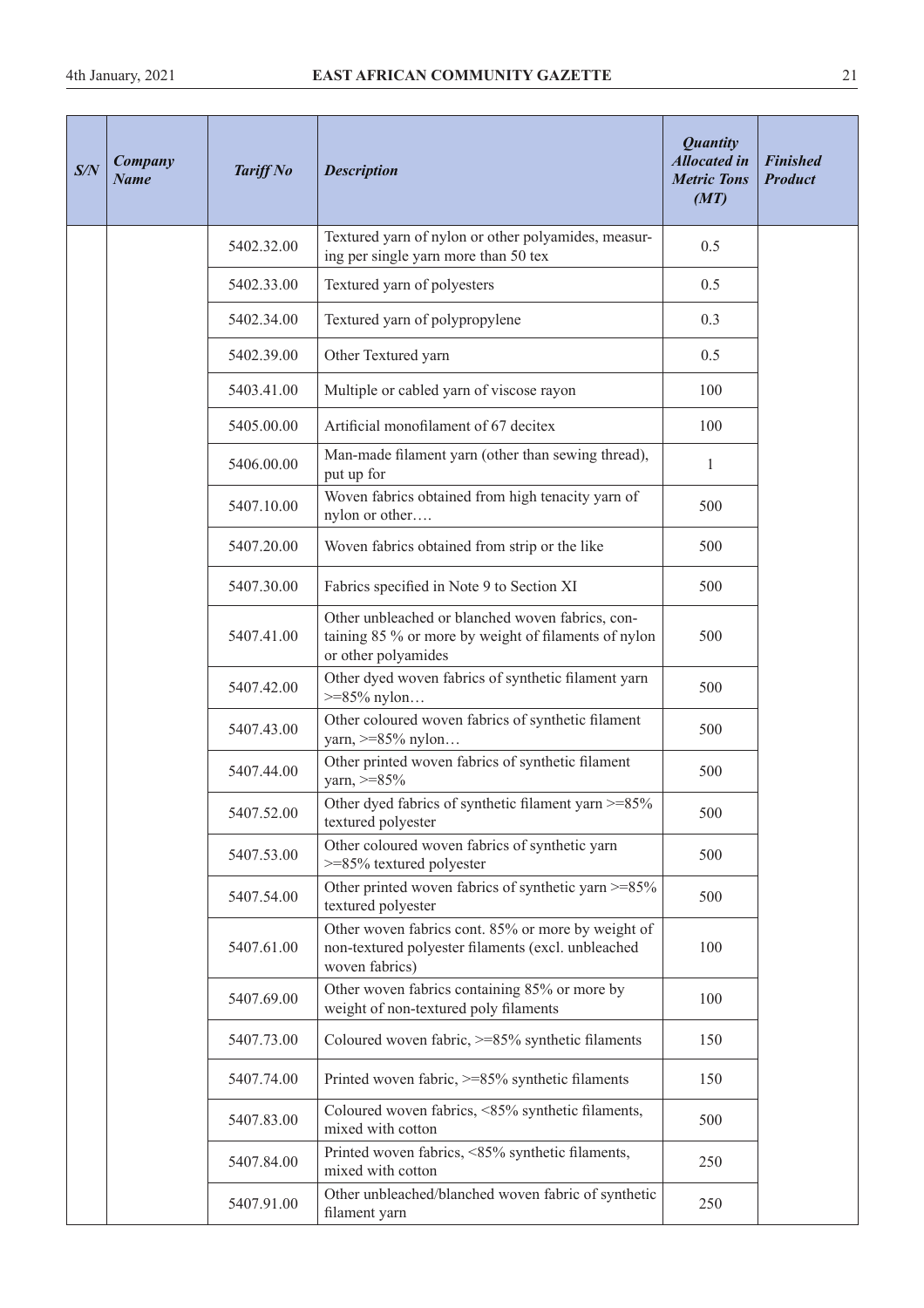| S/N | <b>Company</b><br><b>Name</b> | <b>Tariff No</b> | <b>Description</b>                                                                       | <b>Quantity</b><br><b>Allocated in</b><br><b>Metric Tons</b><br>(MT) | <b>Finished</b><br><b>Product</b> |
|-----|-------------------------------|------------------|------------------------------------------------------------------------------------------|----------------------------------------------------------------------|-----------------------------------|
|     |                               | 5407.92.00       | Other dyed woven fabric of synthetic filament yarn                                       | 250                                                                  |                                   |
|     |                               | 5407.93.00       | Other coloured woven fabrics of synthetic filament<br>yarn                               | 250                                                                  |                                   |
|     |                               | 5407.94.00       | Other printed woven fabrics of synthetic filament<br>yarn                                | 250                                                                  |                                   |
|     |                               | 5509.51.00       | Other yarn, of polyester staple fibres, mixed mainly<br>or solely with art.st.fib.       | 250                                                                  |                                   |
|     |                               | 5509.52.00       | Other yarn, of polyester staple fibres mixed mainly<br>or solely with wool fin           | 250                                                                  |                                   |
|     |                               | 5509.69.00       | Other yarn, of acrylic or modacrylic staple fibres                                       | 250                                                                  |                                   |
|     |                               | 5509.91.00       | Other synthetic staple fibres of mixed mainly or<br>solely with wool or fine animal hair | 250                                                                  |                                   |
|     |                               | 5512.19.00       | Other woven fabrics of synthetic staple fibres, with<br>$>=85\%$ of polyester            | 250                                                                  |                                   |
|     |                               | 5513.31.00       | Coloured plain weave fabrics, <85% polyester fibres<br>$+$ cotton, $=<170g/m2$           | 250                                                                  |                                   |
|     |                               | 5513.39.00       | Other woven fabrics                                                                      | 250                                                                  |                                   |
|     |                               | 5601.29.00       | Other articles of wadding                                                                | 250                                                                  |                                   |
|     |                               | 5601.30.00       | Textile flock and dust and mill neps                                                     | 250                                                                  |                                   |
|     |                               | 5604.10.00       | Rubber thread and cord, textile covered (draw cord<br>laces, etc.)                       | 5                                                                    |                                   |
|     |                               | 5801.26.00       | Chenille fabrics                                                                         | 50                                                                   |                                   |
|     |                               | 5801.90.00       | Other woven pile fabrics of other textile materials                                      | 50                                                                   |                                   |
|     |                               | 5804.21.00       | Lace of man-made fibres in piece, in strips or in<br>motifs, machine made                | 100                                                                  |                                   |
|     |                               | 5804.29.00       | Lace of other textiles in piece, in strips or in motifs,<br>machine made                 | 100                                                                  |                                   |
|     |                               | 5804.30.00       | Hand-made lace in pieces, in strips or in motifs                                         | 100                                                                  |                                   |
|     |                               | 5806.20.00       | Elastic                                                                                  | 100                                                                  |                                   |
|     |                               | 5806.40.00       | Fabrics consisting of warp without weft assembled<br>by means of an adhesive (bolducs)   | 100                                                                  |                                   |
|     |                               | 5807.10.00       | Labels, badges  of textiles, woven, in piece not<br>embroidered                          | 100                                                                  |                                   |
|     |                               | 5807.90.00       | Other ((labels, badges  of textiles, unwoven, in<br>piece  not embroidered)              | 5                                                                    |                                   |
|     |                               | 5808.10.00       | Braids in the piece                                                                      | 100                                                                  |                                   |
|     |                               | 5808.90.00       | Other ((labels, badges  of textiles, unwoven, in<br>piece  not embroidered)              | 5                                                                    |                                   |
|     |                               | 5810.10.00       | Embroidery without visible ground                                                        | 50                                                                   |                                   |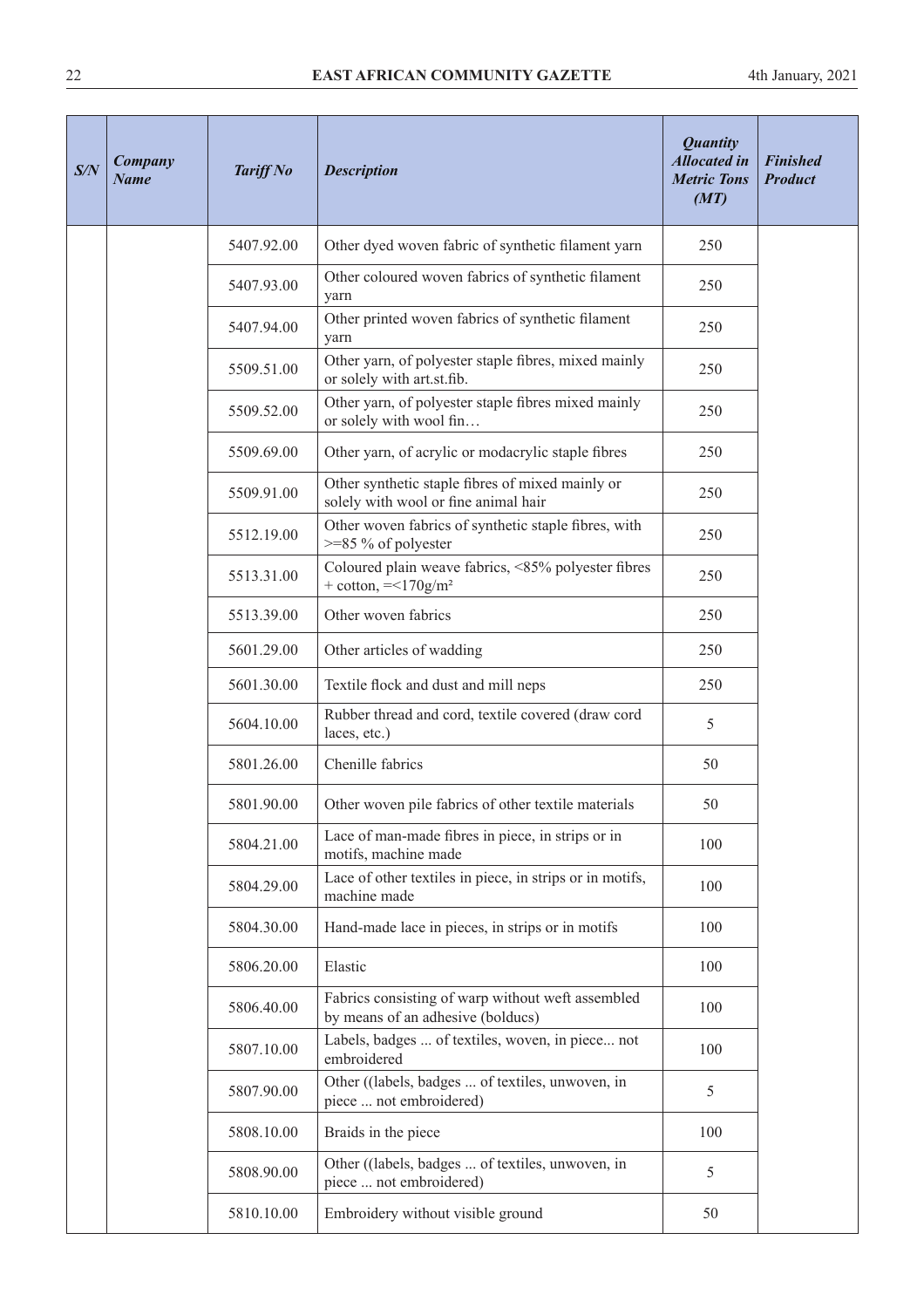| S/N | Company<br><b>Name</b> | <b>Tariff No</b> | <b>Description</b>                                                          | <b>Quantity</b><br><b>Allocated in</b><br><b>Metric Tons</b><br>(MT) | <b>Finished</b><br><b>Product</b> |
|-----|------------------------|------------------|-----------------------------------------------------------------------------|----------------------------------------------------------------------|-----------------------------------|
|     |                        | 5810.91.00       | Cotton embroidery, in the piece, in strips or in motifs                     | 5                                                                    |                                   |
|     |                        | 5810.92.00       | Embroidery of man-made fibres, in the piece, in<br>strips or in motifs      | 5                                                                    |                                   |
|     |                        | 5810.99.00       | Embroidery of other textiles, in the piece, in strips or<br>in motifs       | 5                                                                    |                                   |
|     |                        | 5811.00.00       | Quilted textile products in the piece                                       | 3                                                                    |                                   |
|     |                        | 5901.10.00       | Textile fabrics coated with gum or amylaceous sub-<br>stances, of a  kg 10% | 100                                                                  |                                   |
|     |                        | 5901.90.00       | Other (tracing cloth; prepared painting canvas; buck-<br>ram, etc.)         | $\overline{2}$                                                       |                                   |
|     |                        | 5907.00.00       | Textile fabrics otherwise impregnated coated or<br>covered;                 | 5                                                                    |                                   |
|     |                        | 5911.10.00       | Textile fabrics, felt and felt-lined woven fabrics,<br>coated, covered      | 500                                                                  |                                   |
|     |                        | 6217.10.00       | Accessories of other made-up clothing                                       | $\overline{4}$                                                       |                                   |
|     |                        | 6217.90.00       | Clothing accessories                                                        | 500                                                                  |                                   |
|     |                        | 7117.90.00       | Other imitation jewellery (excl. of base metal)                             | 15                                                                   |                                   |
|     |                        | 7319.20.00       | Safety pins of iron or steel                                                | $\mathbf{1}$                                                         |                                   |
|     |                        | 7319.30.00       | Other pins of iron or steel (Excluding safety pins)                         | 15                                                                   |                                   |
|     |                        | 7319.90.00       | Sewing needles, knitting needles, bodkins, crochet<br>hooksof iron/steel)   | $\mathbf{1}$                                                         |                                   |
|     |                        | 7326.90.90       | Other articles of iron or steel                                             | 15                                                                   |                                   |
|     |                        | 9606.21.00       | Buttons of plastics, not covered with textile material                      | 3                                                                    |                                   |
|     |                        | 9606.29.00       | Other (Buttons)                                                             | 0.5                                                                  |                                   |
|     |                        | 9606.30.00       | Button moulds and other parts of buttons; button<br>blanks                  | 0.5                                                                  |                                   |
|     |                        | 9607.11.00       | Slide fasteners fitted with chain scoops of base metal                      | $\mathbf{1}$                                                         |                                   |
|     |                        | 4010.19.00       | Other conveyor belts or belting, of vulcanised rubber                       | 15                                                                   |                                   |
|     |                        | 4016.93.00       | Oils seal                                                                   | 15                                                                   |                                   |
|     |                        | 7315.11.00       | Roller chain                                                                | 0.8                                                                  |                                   |
|     |                        | 8213.00.00       | Scissors, tailors' shears and similar shears, and<br>blades therefor        | 0.3                                                                  |                                   |
|     |                        | 8308.90.00       | Buckles, buckle-clasps  of base metal                                       | 0.5                                                                  |                                   |
|     |                        | 8443.99.00       | Rotary screen                                                               | 0.05                                                                 |                                   |
|     |                        | 8516.40.00       | Electric smoothing irons                                                    | <b>50 PCS</b>                                                        |                                   |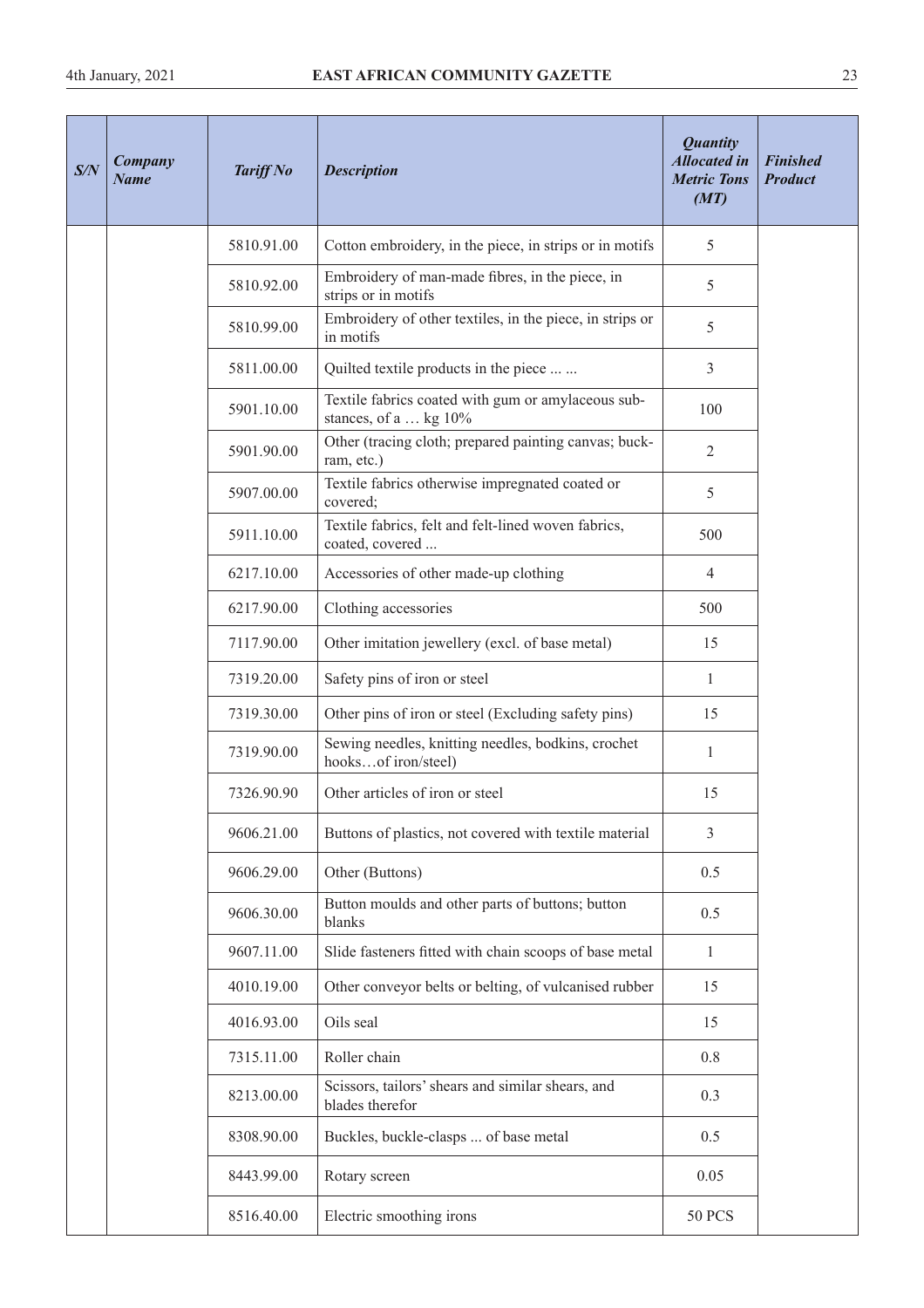| S/N | Company<br><b>Name</b>            | <b>Tariff No</b> | <b>Description</b>                                                                               | <b>Quantity</b><br><b>Allocated in</b><br><b>Metric Tons</b><br>(MT) | <b>Finished</b><br><b>Product</b> |
|-----|-----------------------------------|------------------|--------------------------------------------------------------------------------------------------|----------------------------------------------------------------------|-----------------------------------|
| 5   | <b>SUPREME</b><br><b>GARMENTS</b> | 58062000         | Woven pile fabrics (including terry towelling and<br>similar terry fabrics) and chenille fabrics | 100                                                                  | Garments                          |
|     |                                   | 5210.29.00       | 65% cotton 35% polyester knit fabric                                                             | 800                                                                  |                                   |
|     |                                   | 5209.29.00       | 95% cotton 5% spandex twill fabric                                                               | 30                                                                   |                                   |
|     |                                   | 5512.19.00       | polyester twill fabric                                                                           | 30                                                                   |                                   |
|     |                                   | 6006.22.00       | Cotton single Jersey fabric                                                                      | 5                                                                    |                                   |
|     |                                   | 5407.54.00       | Polyester tricot fabric                                                                          | 5                                                                    |                                   |
|     |                                   | 5209.11.00       | Cotton Canvas fabric                                                                             | $\overline{2}$                                                       |                                   |
|     |                                   | 5407.61.00       | 100% polyester knit fabric                                                                       | 40                                                                   |                                   |
|     |                                   | 5208.19.00       | 100% cotton knit fabric                                                                          | 80                                                                   |                                   |
|     |                                   | 4811.59.90       | A4 photo paper                                                                                   | 5                                                                    |                                   |
|     |                                   | 3215.19.00       | Ink cartridge                                                                                    | 21.5                                                                 |                                   |
|     |                                   | 3920.10.90       | Transparence printing film                                                                       | 0.5                                                                  |                                   |
|     |                                   | 3402.90.00       | Screen developer cleaner                                                                         | $\overline{2}$                                                       |                                   |
|     | SINO TER-                         | 3506.99          | Screen print table glue                                                                          | $\mathbf{1}$                                                         |                                   |
| 6   | <b>RY LTD</b>                     | 7319.90.00       | Sewing needle                                                                                    | $\overline{4}$                                                       | Garments                          |
|     |                                   | 5401.10.00       | Polyester sewing thread                                                                          | 20                                                                   |                                   |
|     |                                   | 4821.90.00       | Printed label                                                                                    | 100                                                                  |                                   |
|     |                                   | 3923.21.00       | Polybag for packing                                                                              | 20                                                                   |                                   |
|     |                                   | 3920.10.10       | Heat transfer label                                                                              | 50                                                                   |                                   |
|     |                                   | 9606.21.00       | Plastics buttons                                                                                 | $\mathbf{2}$                                                         |                                   |
|     |                                   | 5806.39.00       | Elastic tape                                                                                     | $\mathfrak{Z}$                                                       |                                   |
|     |                                   | 9607.11.00       | Metal zip                                                                                        | 20                                                                   |                                   |
|     |                                   | 5607.90.00       | Hot fix nail head                                                                                | 5                                                                    |                                   |
|     |                                   | 5807.10.00       | Hot fix stone                                                                                    | 800                                                                  |                                   |
|     |                                   | 4823.90.90       | Draw cord                                                                                        | 1.5                                                                  |                                   |
|     |                                   | 3923.29.00       | Pattern paper                                                                                    | 20                                                                   |                                   |
|     |                                   | 4016.99.00       | Other articles of vulcanized rubber                                                              | 0.5                                                                  |                                   |

**The sale of the above fnished products shall be subject to the following condition:**

**In the event that such goods are sold in the Customs Territory (EAC), such goods shall attract duties, levies and other charges provided in the EAC Common External Tariff.**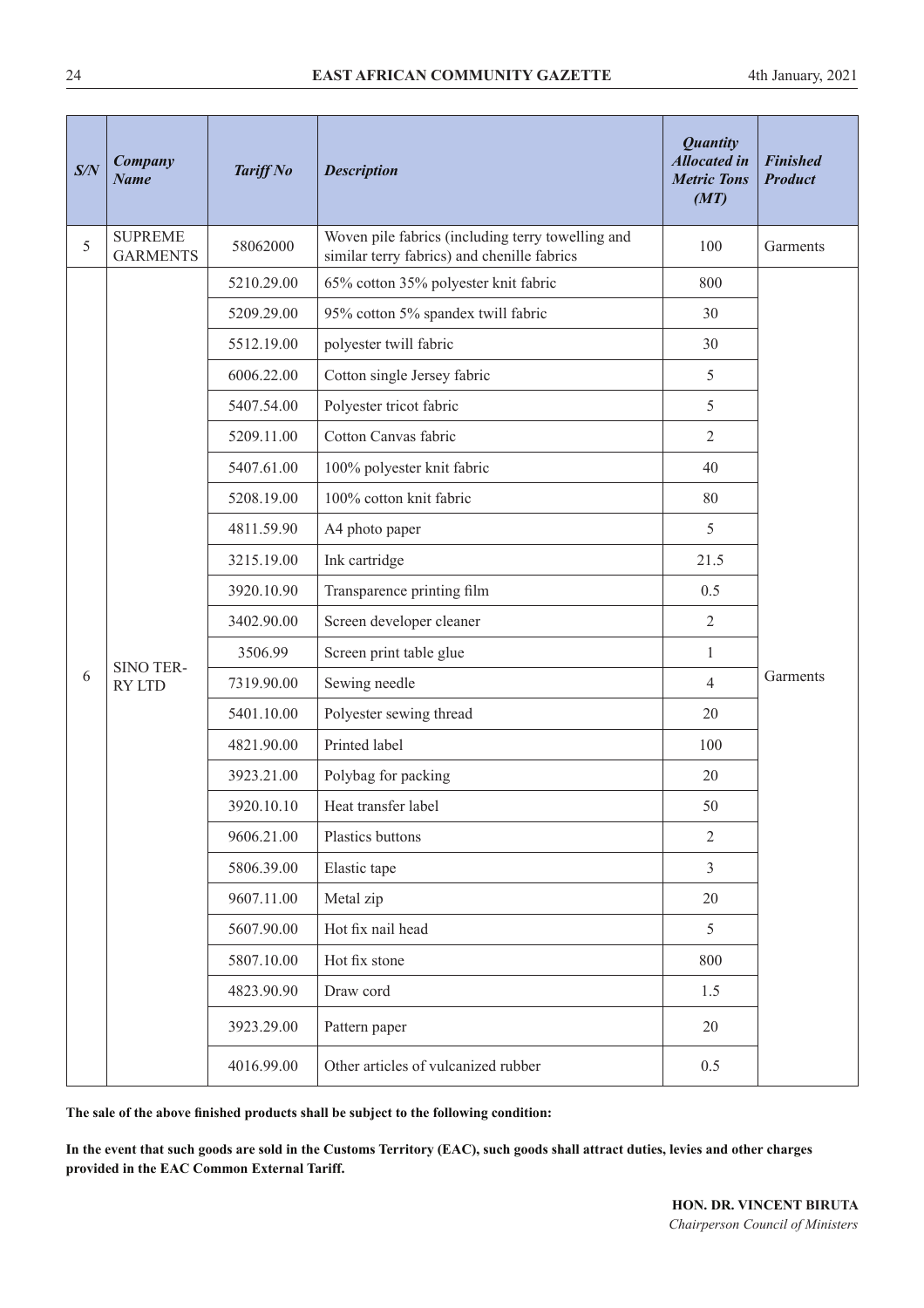Legal Notice No.EAC/18/2021.

#### **THE EAST AFRICAN COMMUNITY CUSTOMS MANAGEMENT ACT 2004**

#### **LEGAL NOTICE**

IN EXERCISE of the powers conferred upon the Council of Ministers by Section 140 of the East African Community Customs Management Act 2004, the Council of Ministers has approved the following Manufacturers to import specifed quantities of Raw Materials used in the manufacture of Baby Diapers and Sanitary Pads to be imported under the Duty Remission Scheme.

#### **APPROVED RWANDA MANUFACTURERS AND QUANTITIES OF RAW MATERIALS USED FOR THE MANUFACTURE OF BABY DIAPERS AND SAITARY PADS TO BE IMPORTED AT DUTY RATE OF 0% FOR TWELVE MONTHS**

| S/N | <b>Company Name</b>    | <b>Tariff No</b> | <b>Description</b>                                                      | <b>Quantity</b><br><b>Allocated in</b><br><b>Metric Tons</b><br>(MT) | <b>Finished</b><br><b>Product</b> |  |
|-----|------------------------|------------------|-------------------------------------------------------------------------|----------------------------------------------------------------------|-----------------------------------|--|
|     |                        | 4803.00.00       | Other                                                                   | 37.2                                                                 |                                   |  |
|     | Oasis of Peace Ltd     | 5603.12.00       | Non woven weighing more than 25 $g/m^2$<br>but not more than 70 $g/m^2$ | 109.8                                                                | Sanitary pads                     |  |
|     | Bonjour Hygiene<br>Ltd | 5603.11.00       | Nonwovens, of man-made filaments,<br>weighing $\leq$ =25./m2            | 4,000                                                                | Baby diapers                      |  |

#### **HON. DR. VINCENT BIRUTA**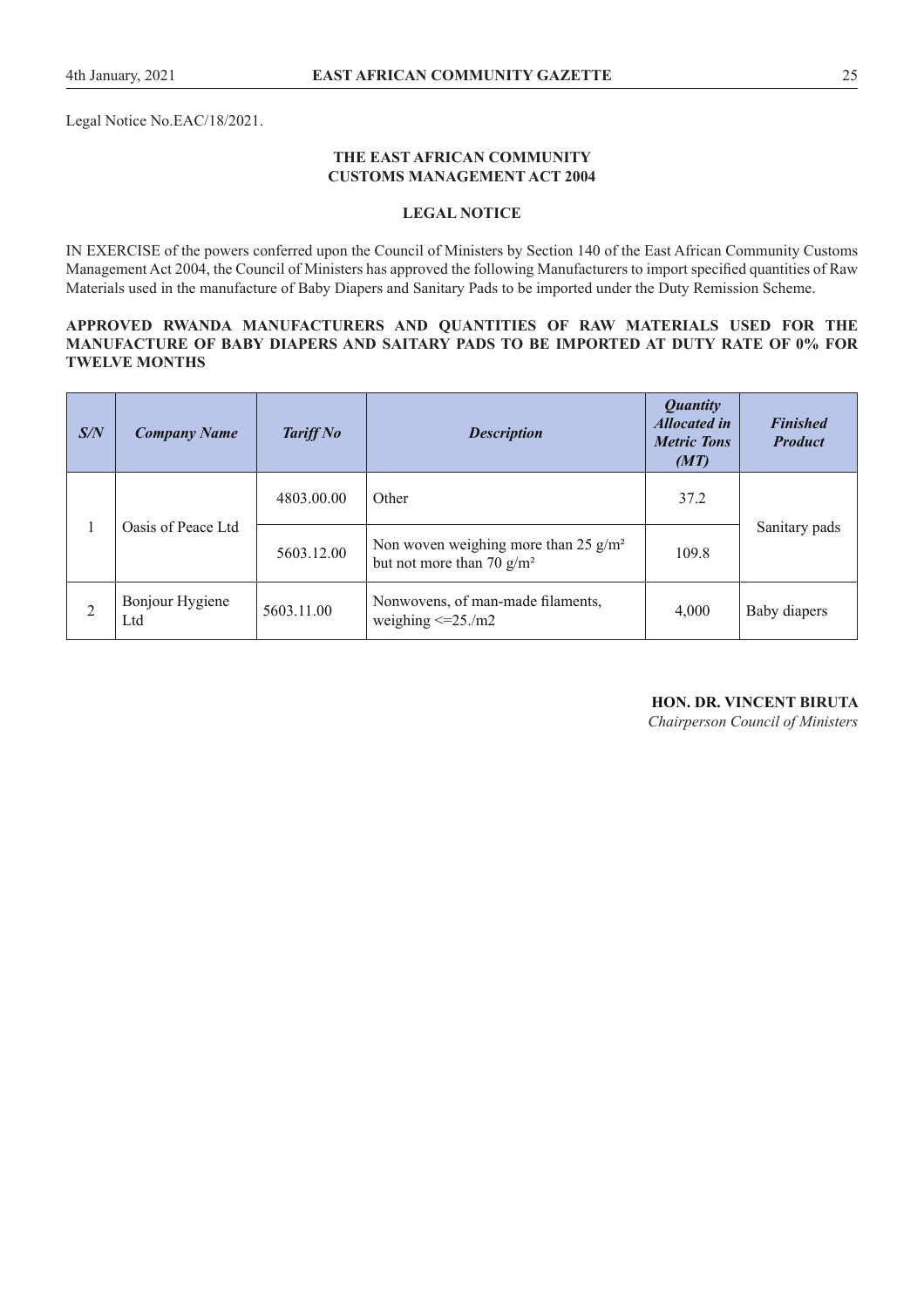Legal Notice No. EAC/19/2021.

#### **THE EAST AFRICAN COMMUNITY CUSTOMS MANAGEMENT ACT 2004**

#### **LEGAL NOTICE**

IN EXERCISE of the powers conferred upon the Council of Ministers by section 140 of the East African Community Customs Management Act 2004, the Council of Ministers has approved the following manufacturers to import the specifed quantities of Acrylic Polymer for the manufacture of Goods under the Duty Remission Scheme.

#### **APPROVED RWANDA MANUFACTURERS AND QUANTITIES OF ACRYLIC POLYMER FOR THE MANUFAC-TURE OF GOODS TO BE IMPORTED AT A DUTY RATE OF 0% UNDER DUTY REMISSION SCHEME FOR TWELVE MONTHS**

| S/N            | <b>Company Name</b>                            | <b>Tariff No</b> | <b>Description</b>                                  | <i><b>Quantity</b></i><br><b>Allocated in</b><br><b>Metric Tons</b><br>(MT) | <b>Finished Product</b>                                                            |
|----------------|------------------------------------------------|------------------|-----------------------------------------------------|-----------------------------------------------------------------------------|------------------------------------------------------------------------------------|
| $\mathbf{1}$   | <b>BEIJING PAPER</b><br><b>CORPORATION Ltd</b> | 3906.90.00       | Other acrylic polymers (Super<br>absorbent polymer) | 30.034                                                                      | Pads                                                                               |
| 2              | <b>MOSH INDUSTRY</b><br>Ltd                    | 3906.90.00       | Other acrylic polymers                              | 100                                                                         | Petroleum jelly and<br>beauty products (hair<br>relaxers, shampoos and<br>lotions) |
| 3              | <b>MOVANA BABY</b><br>JELLY                    | 3906.90.00       | Other acrylic polymers in primary<br>forms          | 200                                                                         | Soaps and Cosmetics                                                                |
| $\overline{4}$ | <b>INSIBAG LTD</b>                             | 3906.90.00       | Other acrylic polymers in primary<br>forms          | 1,000                                                                       | Paints                                                                             |

#### **HON. DR. VINCENT BIRUTA**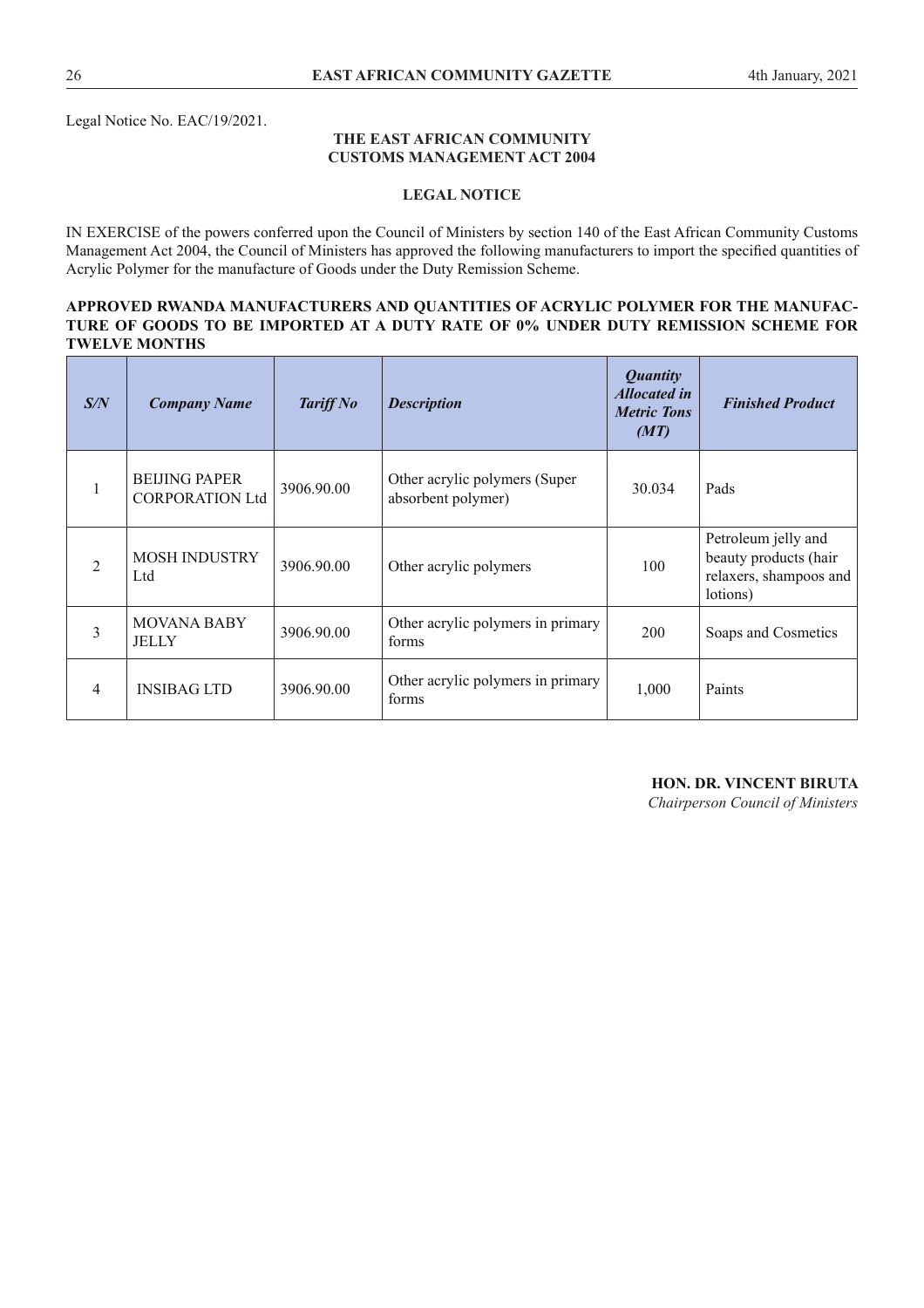Legal Notice No.EAC/20/2021.

#### **THE EAST AFRICAN COMMUNITY CUSTOMS MANAGEMENT ACT 2004**

## **LEGAL NOTICE**

IN EXERCISE of the powers conferred upon the Council of Ministers by section 140 of the East African Community Customs Management Act 2004, the Council of Ministers has approved the following Manufacturers to import specifed quantities of sugar for industrial use under the Duty Remission Scheme.

#### **APPROVED TANZANIA MANUFACTURERS AND QUANTITIES OF SUGAR FOR INDUSTRIAL USE TO BE IMPORTED AT A DUTY RATE OF 10% FOR TWELVE MONTHS**

| S/N            | <b>Company Name</b>                       | <b>Tariff No</b> | <b>Description</b>       | <b>Quantity Allo-</b><br>cated in Metric<br>Tons (MT) | <b>Finished Product</b>                                           |
|----------------|-------------------------------------------|------------------|--------------------------|-------------------------------------------------------|-------------------------------------------------------------------|
| $\mathbf{1}$   | Bakhresa Foods<br><b>Products Limited</b> | 1701.99.10       | Sugar for Industrial Use | 8,900                                                 | Ice cream, Ice lolly, fresh<br>fruit juices, carbonated<br>drink. |
| $\overline{2}$ | Shellys Pharmaceutical<br>Limited         | 1701.99.10       | Sugar for Industrial Use | 300                                                   | Tablets, dry syrups & oral<br>liquids                             |
| 3              | Iringa Food &<br><b>Beverage Limited</b>  | 1701.99.10       | Sugar for Industrial Use | 1,700                                                 | Milk/butter candies                                               |
| 4              | Simba Africa Ltd                          | 1701.99.10       | Sugar for Industrial Use | 300                                                   | Carbonated and Energy<br><b>Drinks</b>                            |
| 5              | Jambo Food Products<br>Co. Limited        | 1701.99.10       | Sugar for Industrial Use | 6,800                                                 | Carbonated soft drinks                                            |
| 6              | U-Fresh Food Ltd                          | 1701.99.10       | Sugar for Industrial Use | 1,300                                                 | Orange, pineapple and<br>mango drinks                             |
| 7              | <b>SAYONA</b> drinks Ltd                  | 1701.99.10       | Sugar for Industrial Use | 3,200                                                 | Fruits juices, carbonated<br>soft drinks, tetra, pet juices       |

**HON. DR. VINCENT BIRUTA**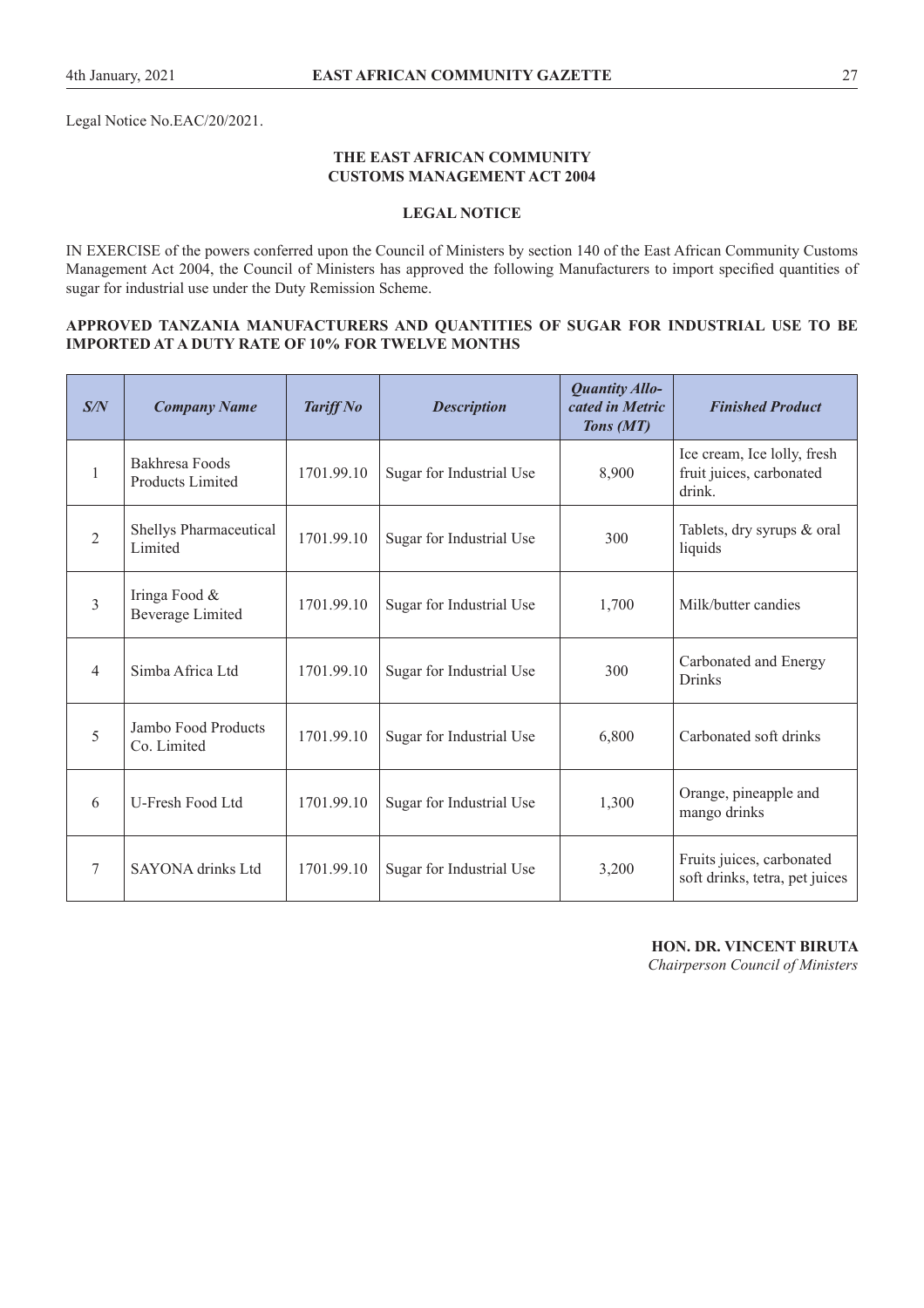Legal Notice No.EAC/21/2021.

#### **THE EAST AFRICAN COMMUNITY CUSTOMS MANAGEMENT ACT 2004**

#### **LEGAL NOTICE**

IN EXERCISE of the powers conferred upon the Council of Ministers by section 140 of the East African Community Customs Management Act 2004, the Council of Ministers has approved the following Manufacturers to import specifed quantities of Completely Knocked Down Kits for Motorcycles for assembly of Motorcycles under the Duty Remission Scheme.

#### **APPROVED TANZANIA MANUFACTURERS AND QUANTITIES OF COMPLETELY KNOCKED DOWN KITS FOR MOTORCYCLES FOR ASSEMBLY OF MOTORCYCLES TO BE IMPORTED AT A DUTY RATE OF 10% FOR TWELVE MONTHS**

| S/N            | <b>Company Name</b>                 | <b>Tariff No</b> | <b>Description</b>               | <b>Quantity</b><br><b>Allocated in</b><br><b>Units</b> | <b>Finished Product</b> |
|----------------|-------------------------------------|------------------|----------------------------------|--------------------------------------------------------|-------------------------|
|                | Munub Enterprise                    | 8711.20.90       | Unassembled Kits for Motorcycles | 3,150                                                  | Motorcycles             |
| $\overline{2}$ | Modev Enterprise Co<br>Ltd          | 8711.20.90       | Unassembled Kits for Motorcycles | 4,500                                                  | Motorcycles             |
| 3              | Mohammed Enterprise<br>Tanzania Ltd | 8711.20.90       | Unassembled Kits for Motorcycles | 40,000                                                 | Motorcycles             |

# **HON. DR. VINCENT BIRUTA**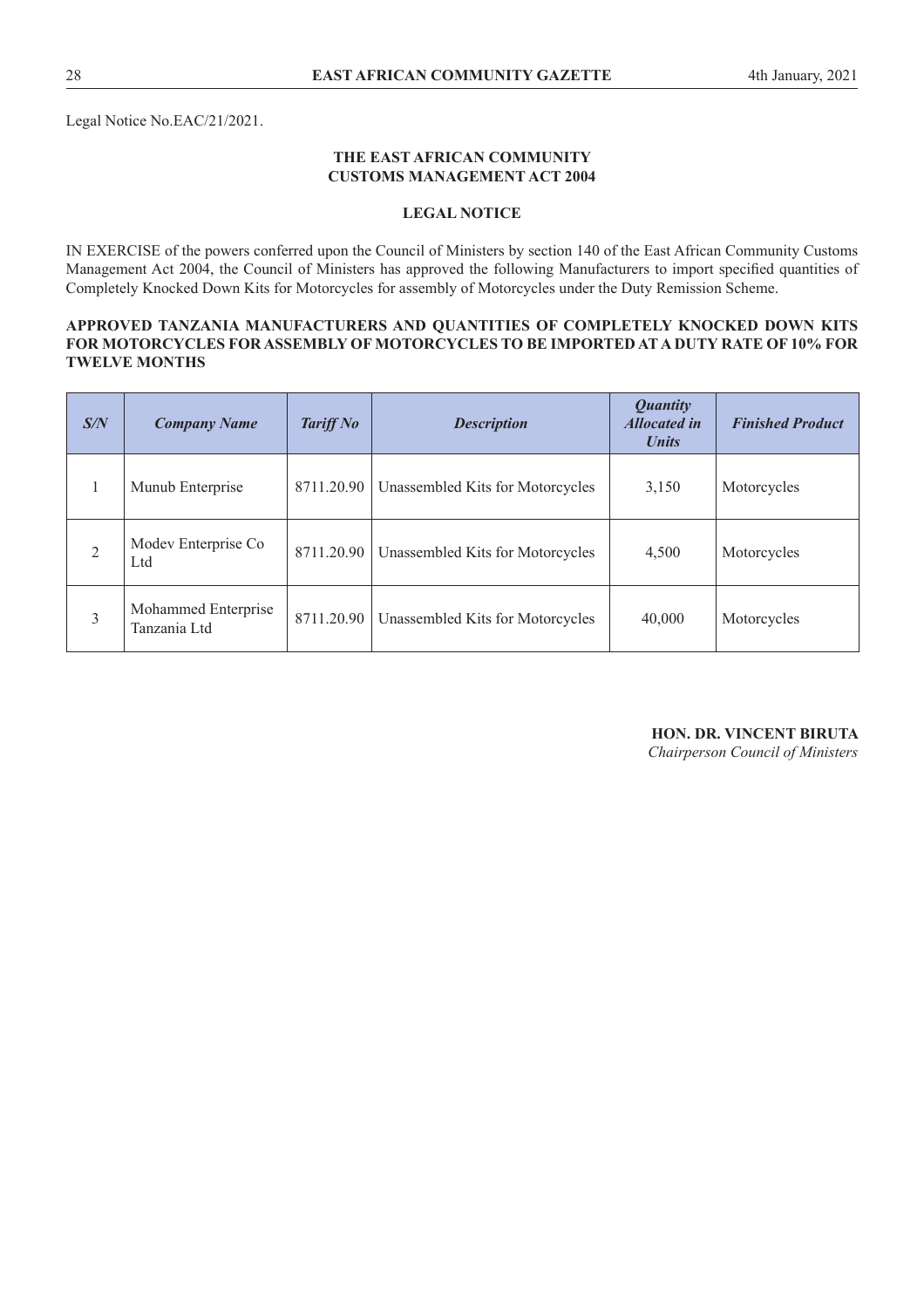Legal Notice No.EAC/22/2021.

#### **THE EAST AFRICAN COMMUNITY CUSTOMS MANAGEMENT ACT 2004**

#### **LEGAL NOTICE**

IN EXERCISE of the powers conferred upon the Council of Ministers by Section 140 of the East African Community Customs Management Act 2004, the Council of Ministers has approved the following Manufacturers to import specifed quantities of Raw Materials used in the manufacture of Baby Diapers and Sanitary Pads to be imported under the Duty Remission Scheme.

#### **APPROVED TANZANIA MANUFACTURERS AND QUANTITIES OF RAW MATERIALS USED FOR THE MANUFACTURE OF BABY DIAPERS AND SAITARY PADS TO BE IMPORTED AT DUTY RATE OF 0% FOR TWELVE MONTHS**

| S/N          | <b>Company Name</b>  | <b>Tariff No</b> | <b>Description</b> | <b>Quantity Allocat-</b><br>ed in Metric Tons<br>(MT) | <b>Finished Product</b> |
|--------------|----------------------|------------------|--------------------|-------------------------------------------------------|-------------------------|
| $\mathbf{1}$ | KEDS (T) Company Ltd | 5603.11.00       | Non-Woven          | $\overline{4}$                                        | <b>Sanitary Pads</b>    |
|              |                      | 4803.00.00       | Release paper      | $\mathfrak{2}$                                        |                         |
|              |                      | 3919.90.10       | PE film            | $\overline{2}$                                        |                         |
|              |                      | 5603.11.00       | Non-Woven          | $\overline{2}$                                        | <b>Baby Diapers</b>     |
|              |                      | 3920.90.10       | PE Film            | $\mathfrak{Z}$                                        |                         |
| $\sqrt{2}$   | Drafco Group Ltd     | 3923.21.00       | PE Bags            | 128                                                   | Sanitary Pads           |

**HON. DR. VINCENT BIRUTA** *Chairperson Council of Ministers*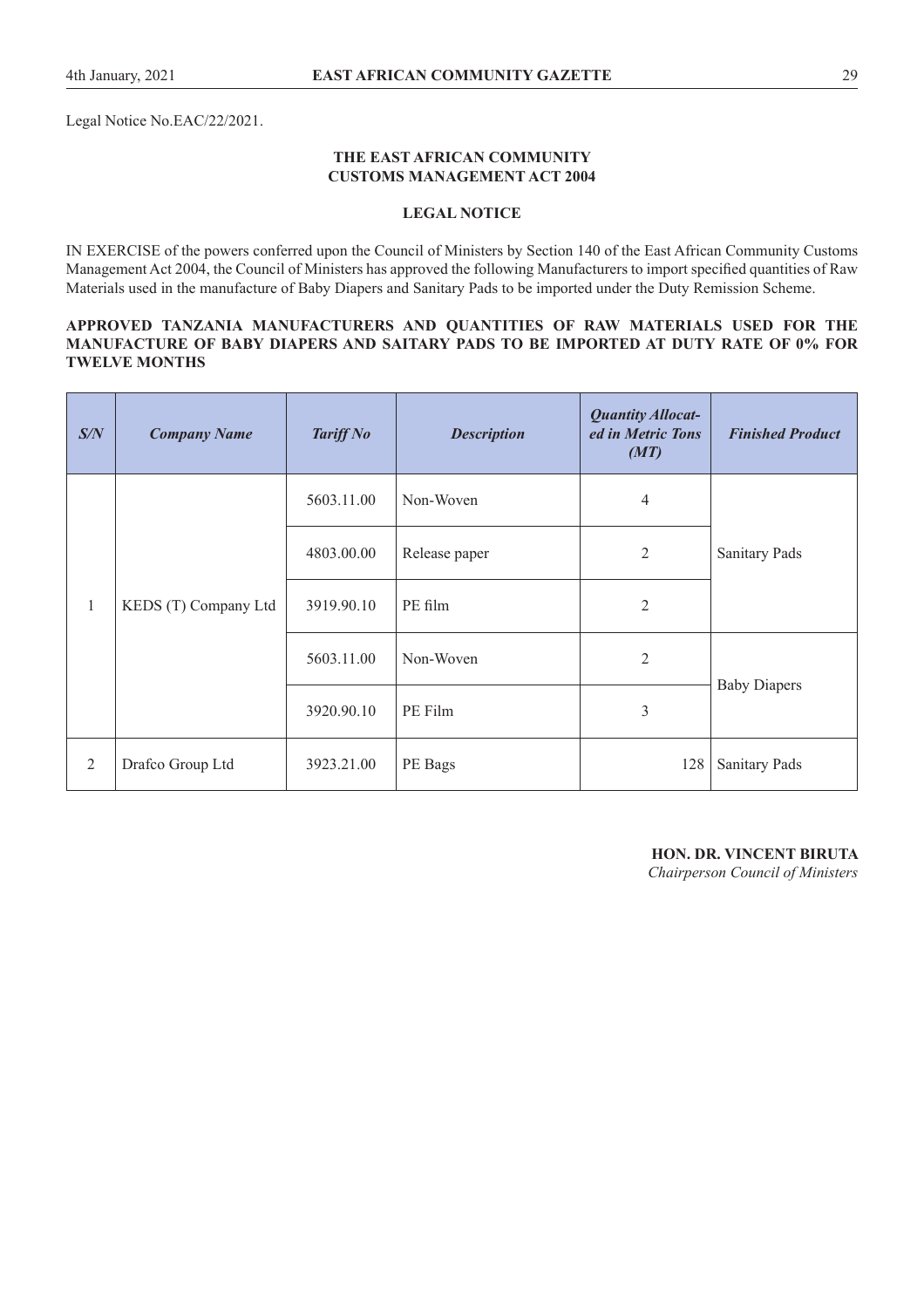Legal Notice No.EAC/23/2021.

#### **THE EAST AFRICAN COMMUNITY CUSTOMS MANAGEMENT ACT 2004**

## **LEGAL NOTICE**

IN EXERCISE of the powers conferred upon the Council of Ministers by section 140 of the East African Community Customs Management Act 2004, the Council of Ministers has approved the following Manufacturer to import specifed quantities of Glucose Syrup under the Duty Remission Scheme.

#### **APPROVED TANZANIA MANUFACTURER AND QUANTITIES OF GLUCOSE SYRUP TO BE IMPORTED AT A DUTY RATE OF 0% FOR TWELVE MONTHS**

| S/N | <b>Company Name</b>        | <b>Tariff No</b> | <b>Description</b> | <b>Quantity Allocated</b><br>in Metric Tons (MT) | <b>Finished Product</b>    |
|-----|----------------------------|------------------|--------------------|--------------------------------------------------|----------------------------|
|     | Mansoor Daya Chemicals LTD | 1702.30.00       | Glucose Syrup      |                                                  | Pharmaceutical<br>products |

**HON. DR. VINCENT BIRUTA**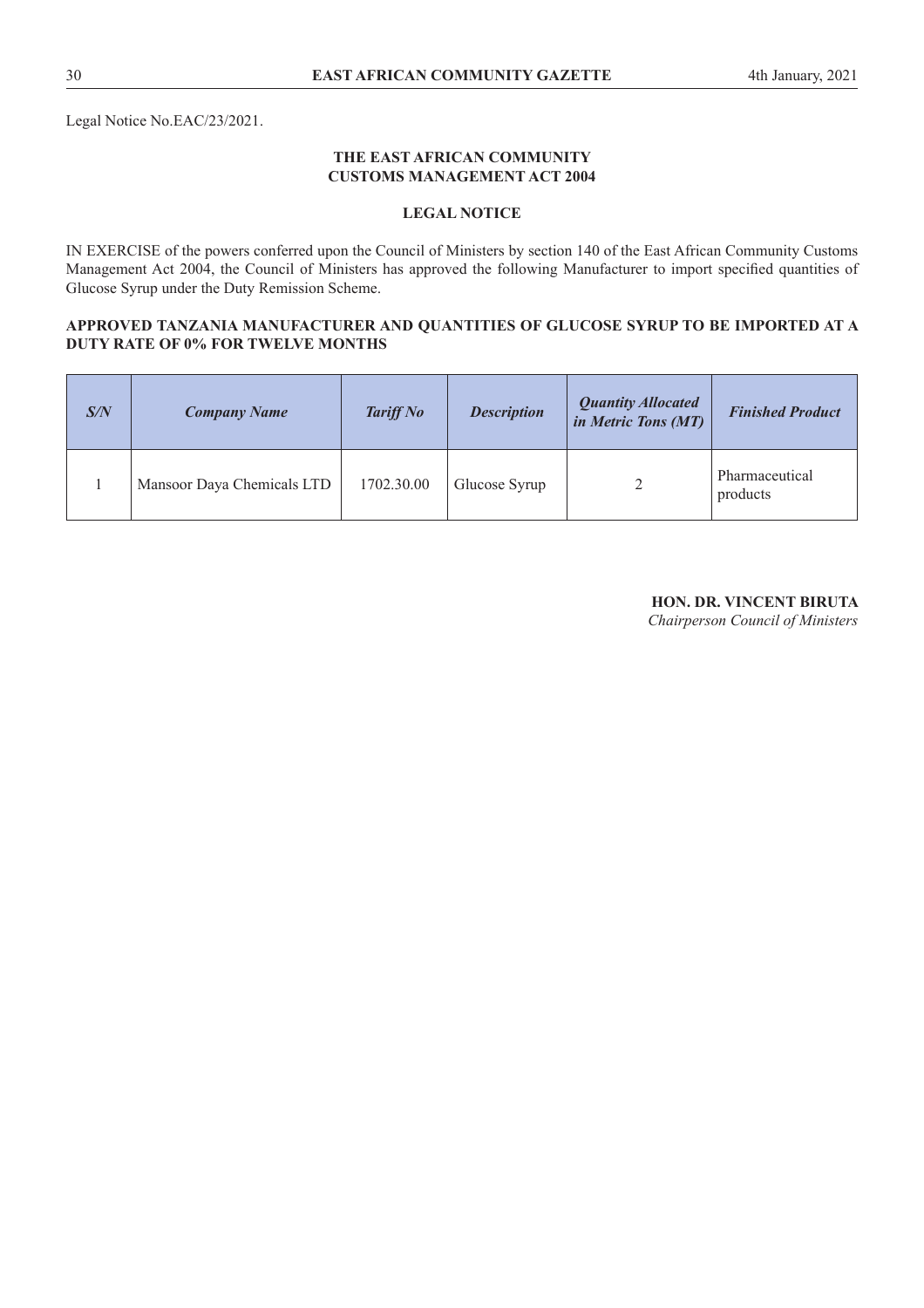Legal Notice No.EAC/24/2021.

#### **THE EAST AFRICAN COMMUNITY CUSTOMS MANAGEMENT ACT 2004**

#### **LEGAL NOTICE**

IN EXERCISE of the powers conferred upon the Council of Ministers by section 140 of the East African Community Customs Management Act 2004, the Council of Ministers has approved the following Manufacturers to import specifed quantities of raw materials for the manufacture of Fishing Nets and Fishing Ropes under the Duty Remission Scheme.

#### **APPROVED TANZANIA MANUFACTURERS AND QUANTITIES OF RAW MATERIALS FOR THE MANUFACTURE OF FISHING NETS AND FISHING ROPES TO BE IMPORTED AT A DUTY RATE OF 0% FOR TWELVE MONTHS**

| S/N            | <b>Company Name</b>          | <b>Tariff No</b> | <b>Description</b>                 | <b>Quantity</b><br><b>Allocated in</b><br><b>Metric Tons</b><br>(MT) | <b>Finished Product</b>         |
|----------------|------------------------------|------------------|------------------------------------|----------------------------------------------------------------------|---------------------------------|
| $\mathbf{1}$   | Textrade Ltd                 | 5402.20.00       | High Tenacity Yarn of<br>Polyester | 360                                                                  | Polyester fishing twine         |
|                |                              | 5402.19.00       | High Tenacity Yarn of<br>nylon     | 180                                                                  | Nylon fishing twine             |
| $\overline{2}$ | Nyamagana Fishing<br>Net Ltd | 5607.50.00       | Binder or baler twine              | 500                                                                  | HDPE Fishing Twine and<br>Ropes |

**HON. DR. VINCENT BIRUTA**